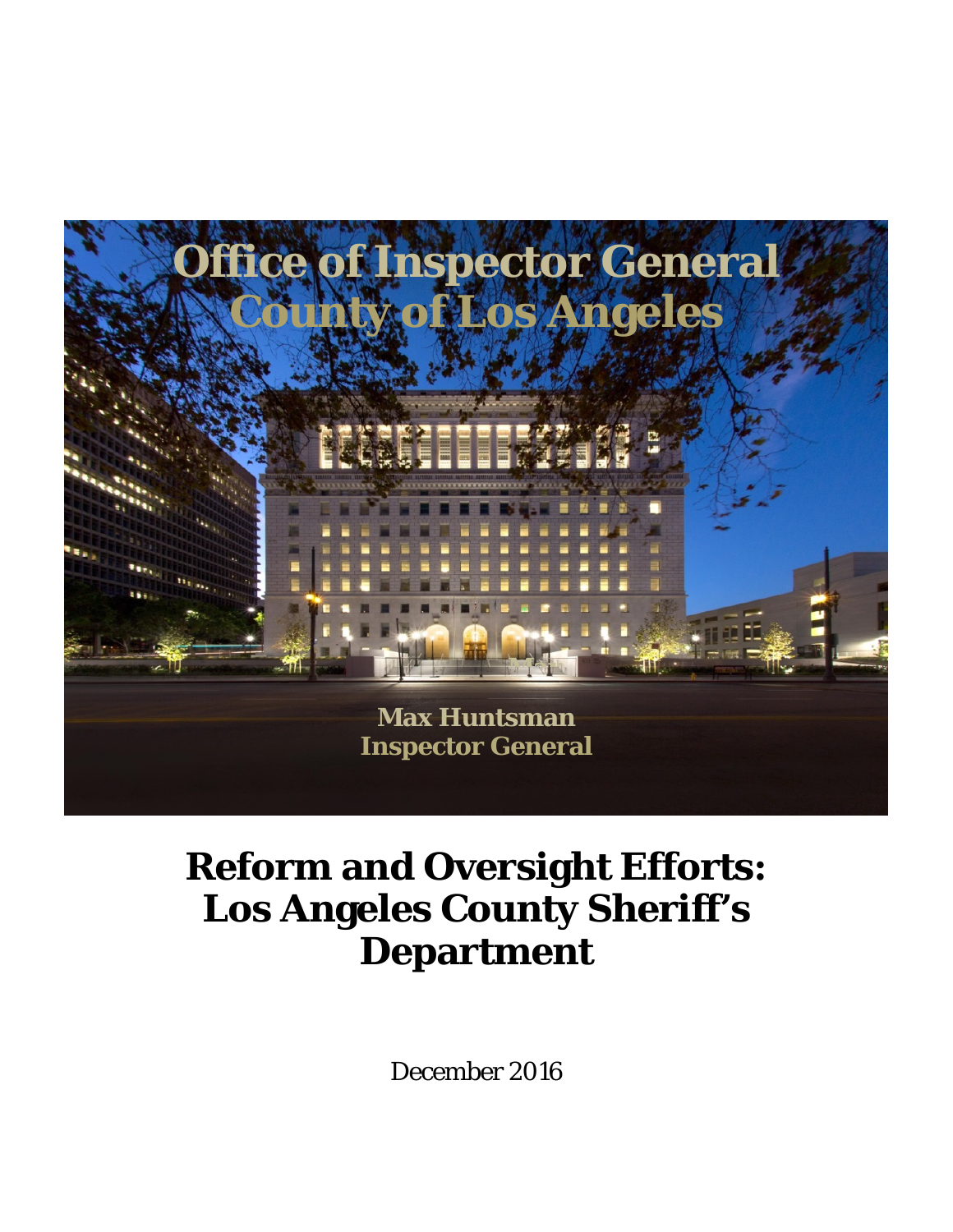| Restrictive Housing Panel, Behavior-Based Reintegration, and              |
|---------------------------------------------------------------------------|
| Part 2: Disciplinary Process - Disciplinary Review Board 8                |
| Expansion of Rehabilitative Programs and Re-entry Services  12            |
| Maximizing Education Reaching Individual Transformation (MERIT) Program13 |
|                                                                           |
|                                                                           |
|                                                                           |
|                                                                           |
|                                                                           |
|                                                                           |
| Audits and Communications with the Public, the Board, and the Sheriff  20 |
| Handling of Comments Regarding Department Operations and Jails  21        |
|                                                                           |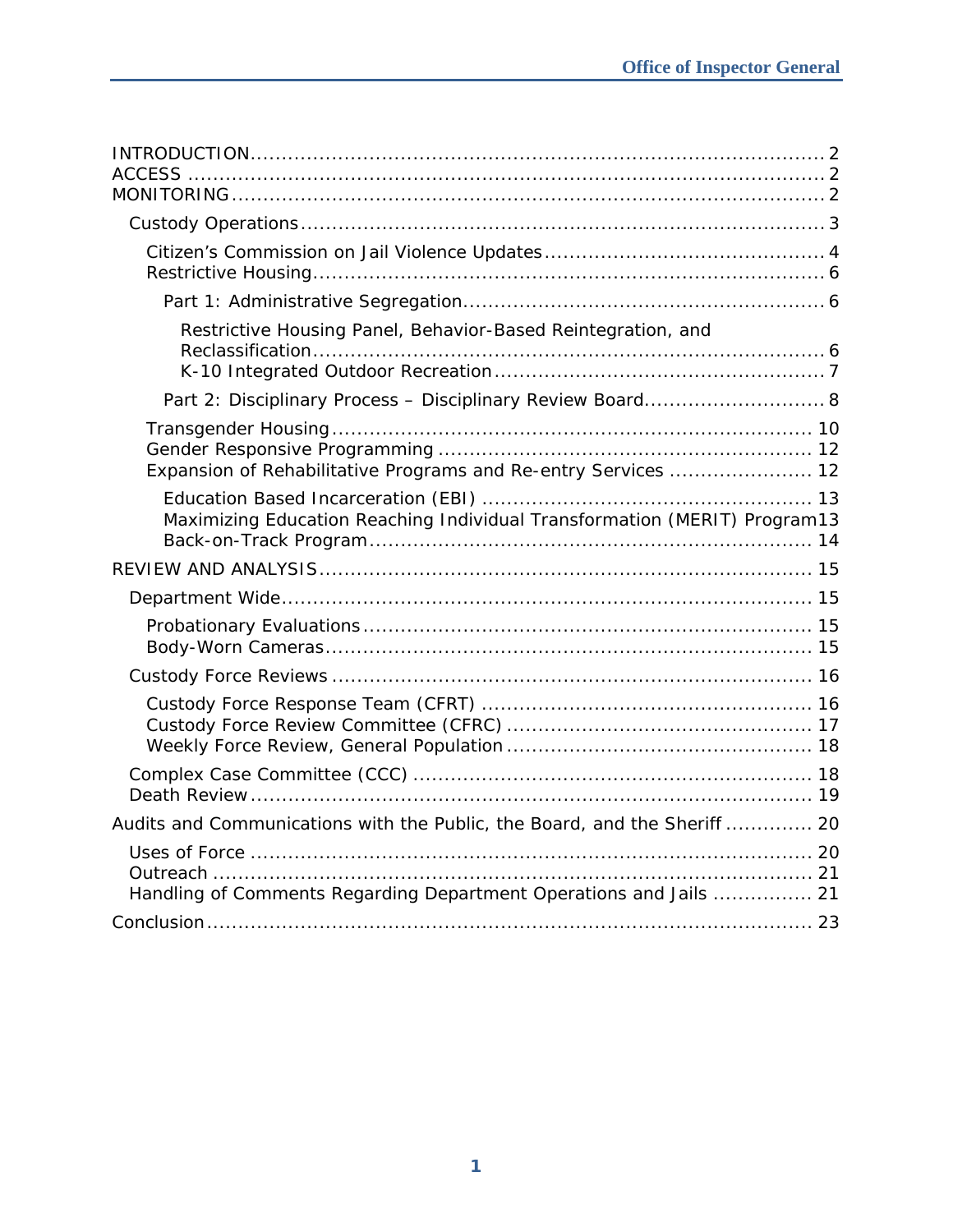## **INTRODUCTION**

The Office of Inspector General is charged by the Board of Supervisors with four primary functions:

- Monitoring the Department's operations and conditions in the jail facilities, including the Department's response to prisoner and public complaints.
- Periodically reviewing data on the Department's use of force, the Department's investigations of force incidents and allegations of misconduct and the Department's disciplinary decisions.
- Conducting periodic audits and inspections of Department operations and reviewing the quality of the Department's audits and inspections.
- Regularly communicating with the public, the Board of Supervisors and the Sheriff's Department regarding the Department's operations.

This report is a brief summary some of the Office of Inspector General's activities through December 31 of this year toward fulfilling these functions.

## **ACCESS**

Since the implementation of the December 15, 2015, Memorandum of Agreement to Share and Protect Confidential LASD Information and with the Sheriff's full support, the Office of Inspector General has been afforded unfettered access to Department personnel, facilities and records. The Department has placed no conditions or restrictions on access nor has any request for access been denied by the Department.

The Office of Inspector General's presence continues to be accepted at all Department deliberative processes to which the Office of Inspector General has requested access, including Executive Force Review Committee, Custody Force Review Committee, Critical Incident Review and other similar processes. The Command staff has made itself readily available to the Office of Inspector General staff for all inquiries.

## **MONITORING**

Monitoring of the Department's operations and the Department's operation of the Los Angeles County jail facilities is an important function of the OIG. The OIG responds to the investigations of deaths of persons which occur while in the custody of the Sheriff's Department, all deputy-involved shootings, all uses of force which are the proximate cause of a person's death or which result in significant injury and other significant Custody Division events.

In the fourth quarter of 2016 the OIG responded to the investigations of eleven deputy involved shootings. As a result of these shootings, nine civilians were injured, five of them fatally. All of the persons shot or shot at were male - six were Hispanic, three were white, one was African American and one was Asian. One of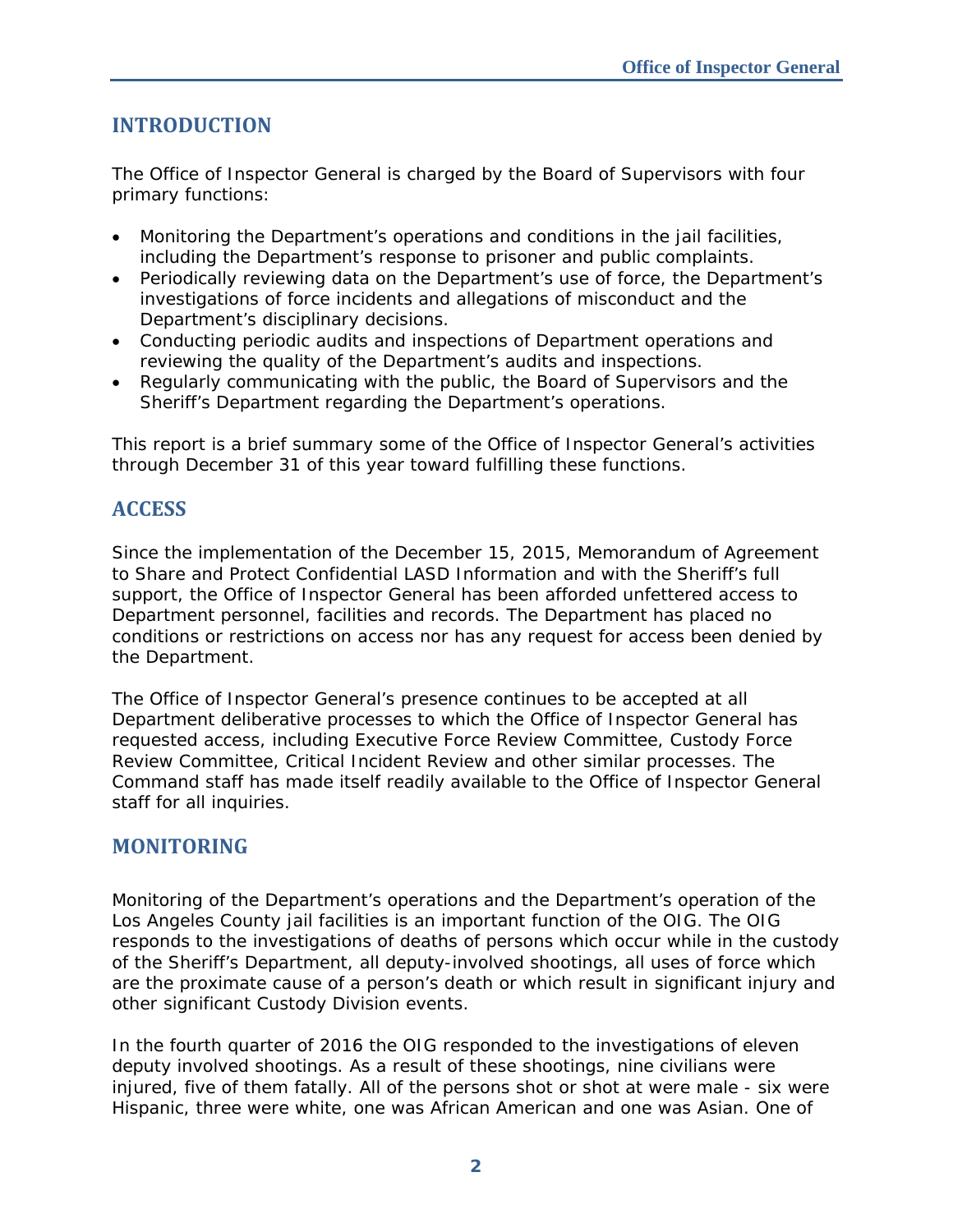the persons injured, a male Hispanic, may have been shot as a result of an unintentional discharge which occurred during a struggle to arrest him. This was the only person in 2016 struck due to an unintentional discharge. Other known unintentional discharges are not included in these numbers.

Three deputies were shot by suspects in these incidents - one deputy was killed, one deputy was critically injured and one deputy was hospitalized with non-life threatening injuries.



All Deputy Involved Shootings which result in injuries or death are submitted by the Sheriff's Department to the District Attorney's Office for review. Through December 31, 2016, the Sheriff's Department reports that nine of the 2016 shootings have been submitted to the District Attorney's Office for review and, to our knowledge, are still pending a letter of opinion from the District Attorney.

In the fourth quarter of 2016, the OIG responded in person to the investigation of one in custody death. There were a total of three in custody deaths for which the OIG attended the 24-hour, 7-day and 30-day Death Review meetings, which are discussed in more detail below. Of these deaths there was one suicide and one death from natural causes. The determination of the cause of death is still pending for the most recent in custody death, which occurred on December 7.

## **Custody Operations**

The Office of Inspector General conducts regular jail inspections of Sheriff's Department facilities to monitor compliance with the Department's policies and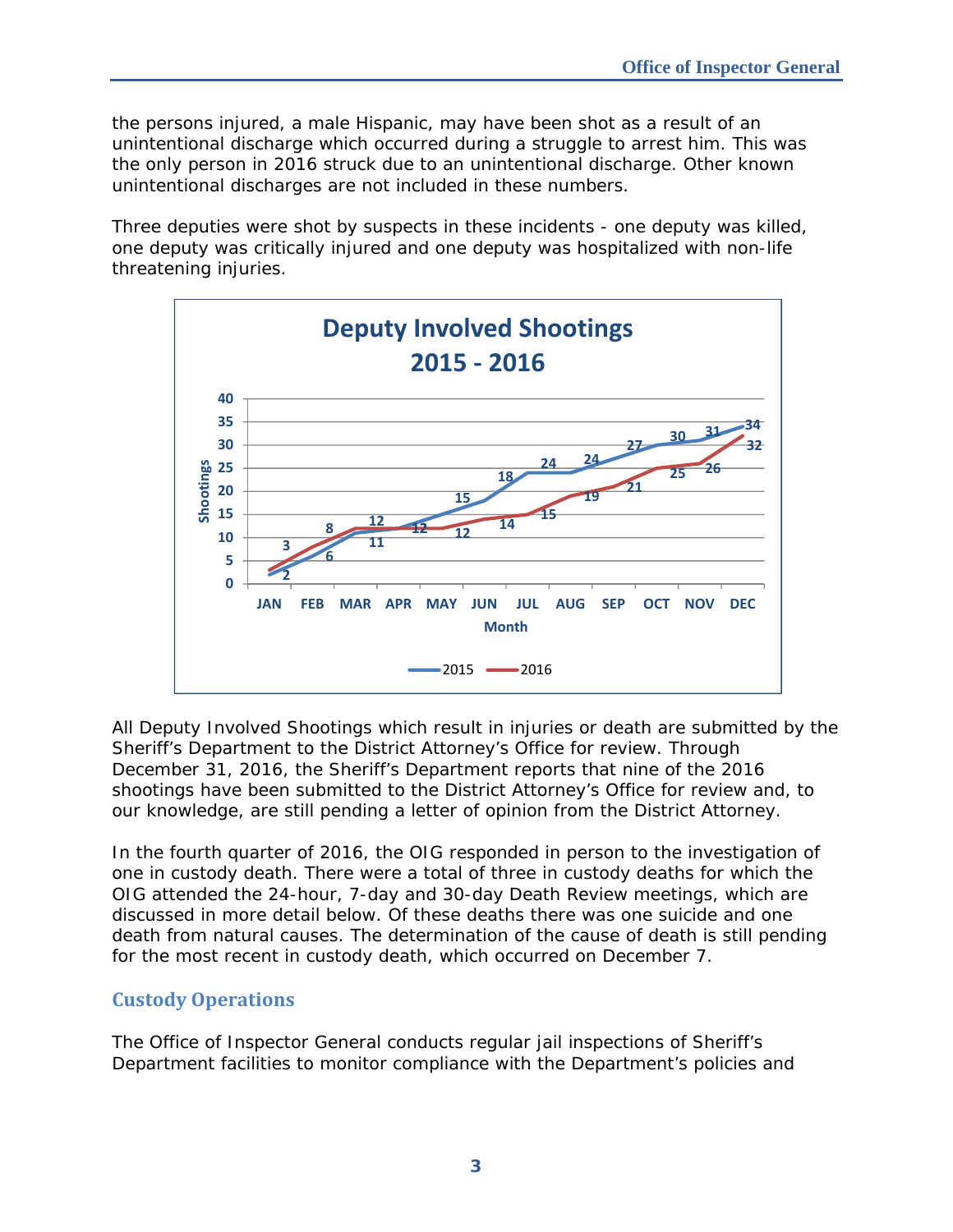procedures, California Code of Regulations – Title 15<sup>1</sup> (Title 15) and to encourage the Department's alignment with national best practices. Jail inspections are tracked and the findings are documented in order to inform the OIG's ongoing jail monitoring, address issues with the Sheriff's Department's policy or procedure, or for purposes of drafting OIG reports to the Board of Supervisors and Los Angeles County.

OIG personnel conducted 75 site visits to Los Angeles County jail facilities between October 1, 2016, and December 31, 2016. During the OIG's site visits, OIG monitors met with personnel at each rank in the Department's chain of command, civilian staff, clergy, and volunteers. OIG personnel routinely met with prisoners in general population, administrative segregation, disciplinary and medical and mental health housing, as well as the Correctional Treatment Center. Monitors met with or received complaints from prisoners at cell front, during recreation and treatment group time, and in private interview rooms as necessary to ensure confidentiality. The following chart represents facilities visited between October 1, 2016, and December 31, 2016.

| Los Angeles County Jail Facility             | <b>Number of Site Visits</b> |
|----------------------------------------------|------------------------------|
| Century Regional Detention Facility          |                              |
| Inmate Reception Center                      | 10                           |
| Men's Central Jail                           | 19                           |
| North County Correctional Facility           |                              |
| Pitchess Detention Center - North            |                              |
| Pitchess Detention Center - South (and East) |                              |
| <b>Twin Towers Correctional Facility</b>     |                              |

## **Los Angeles County Jail Site Visits**

## **Citizen's Commission on Jail Violence Updates**

j

For information on previously implemented recommendations, please visit the OIG's website at oig.lacounty.gov.

The Department's Data Systems Bureau (DSB) reports that it finished designing and testing the Performance Recording and Monitoring System (PRMS) in October of this year. Since then, the Department reports that it has been assembling training materials for new users. The DSB reports that the system will be online by January 11, 2016. (Recommendation 3.8.)

The Department had to revise its implementation schedule for body scanners due to reported delays in physical plant modifications at IRC. The Department reports that the revised construction timeline includes completion of construction at IRC's

<sup>&</sup>lt;sup>1</sup> See California Code of Regulations, Title 15, "Minimum Standards for Local Detention Facilities," Division 1, Chapter 1, Subchapter 4.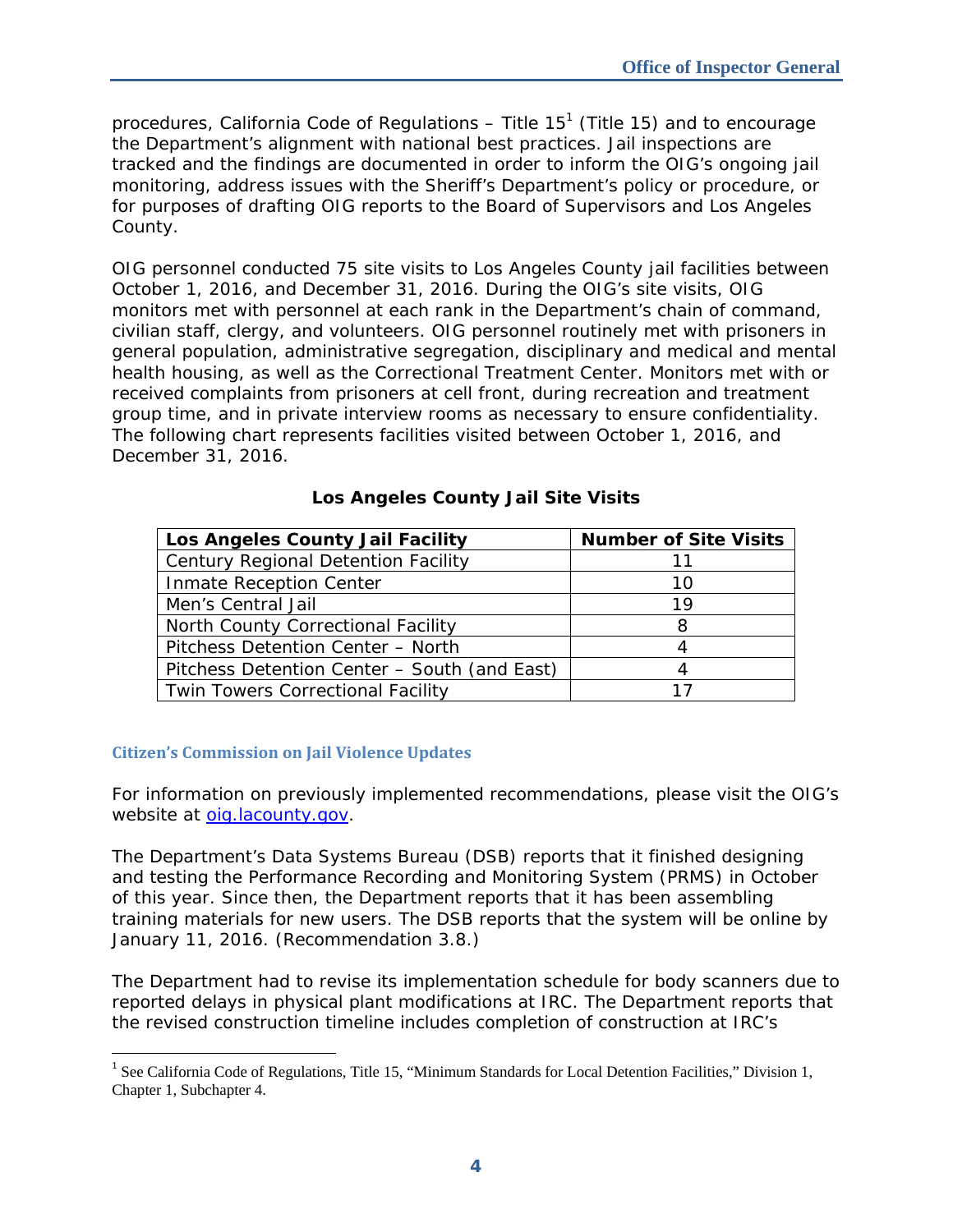Booking Front by mid-February 2017, with installation of two scanners beginning the last week of February. The Department reports that construction at IRC Old Side will be completed by mid-March with installation of the scanners occurring the last week of March 2017.

At NCCF, the Department reports that it intends to implement four scanners in the next two years, including three scanners in the Inmate Processing Area (IPA) and one near the vocational shops. The Department reports that the body scanner near the vocational shops will be installed in June 2017. The three scanners in the IPA will be installed in June 2018 after required construction is completed.

The Department does not currently track unclothed and visual body cavity searches, however, visual body cavity searches are regularly conducted in at least the following scenarios: (1) when conducting ad hoc searches for contraband for multiple prisoners before transport; (2) when intake flow is too high at IRC and the scanners create processing delays; and (3) upon intake in facilities without scanners, such as NCCF and North facility. Physical body cavity searches involve intrusion into a person's body cavity to discover or retrieve an object (CDM 5- 08/010.00 Searches) and are typically conducted by medical personnel pursuant to court order. The Department reports that while physical cavity searches are tracked and documented, they rarely occur and none were conducted in 2016. The OIG recommends that the Department explore the feasibility of tracking visual body cavity searches of prisoners. (Recommendation 3.12.)

The Department began installation of iPads facility-wide at MCJ in October but has since returned the iPads to the Custody Innovative Technologies Unit (CITU) for reprogramming. Initially, the Department reported delays in installation due to destruction of the iPad wall mounts and casings by prisoners as well as issues with wi-fi coverage at MCJ. The Department worked to address those issues but discovered that the iPads required reprogramming to, among other technical issues, increase capacity and allow for the identification of duplicate requests.

In response, the Department reports that it is reprogramming the iPads to streamline the processing of grievances within the Custody Automated Reporting and Tracking System (CARTS). To achieve this end, the Department reports that it has temporarily halted installation of iPads in MCJ. The OIG will continue to monitor the installation of iPads at MCJ and other facilities, including testing the machines while on the floor in facilities once installed. (Recommendation 7.14.)

The Department continues to install Closed Circuit Television (CCTV) cameras at NCCF. As of December 19, 2016, the Department reports that all cameras are installed but that only cameras in the 600, 700 and some of the 800 building are recording. Once the Department concludes construction at NCCF it will begin to address CCTV issues at PDC – North facility. (Recommendation 7.15.)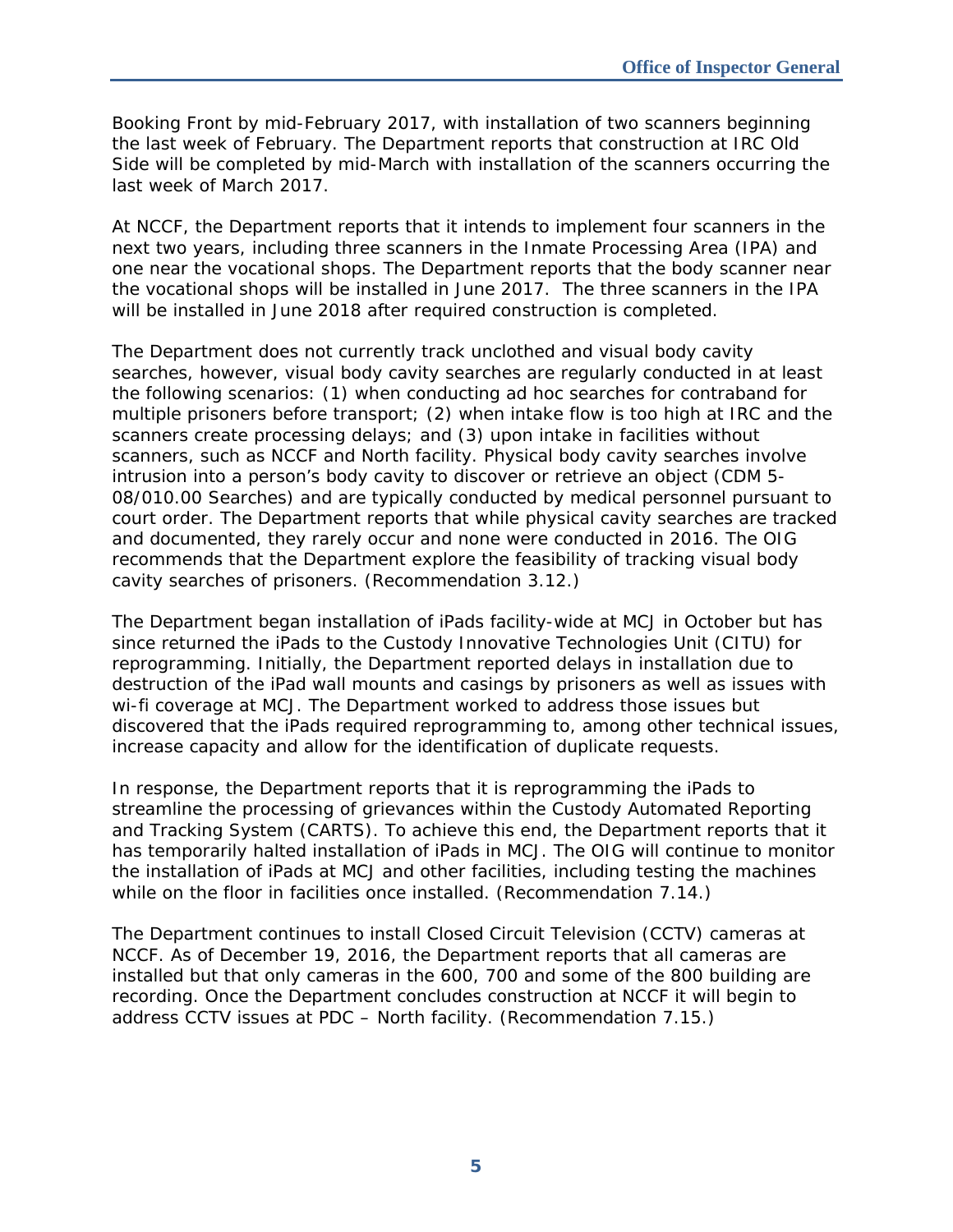## **Restrictive Housing**

Los Angeles County jails have two types of restrictive housing populations: (1) prisoners who are isolated from others temporarily as discipline for rule violations, and (2) prisoners who are "administratively segregated" because they have been deemed permanently unsafe for housing with others. Restrictive housing significantly limits prisoners' access to services and recreation, and they often receive only those minimally mandated by Title 15.

In efforts to respond proactively to growing national concerns regarding the overuse of restrictive housing, the Department began in the Spring of 2015 to restructure its restrictive housing policies and procedures. In the first part of this restructuring, the Department revised its security classification method for some of its administratively segregated prisoners and initiated a step-down program which allows these prisoners who demonstrate good behavior to transition into the jail general population.

## *Part 1: Administrative Segregation*

Prisoners are administratively segregated when they are determined to be a threat to jail security because they are an escape risk, assaultive toward staff or other prisoners, in need of protection from other prisoners, or are pending a disciplinary hearing. Since March of 2015 when Department personnel and other stakeholders strategized regarding restrictive housing and administrative segregation, the Department has successfully reduced its K-10 population and the number of prisoners in isolation. The Department reports that it is continuing to evaluate its new classification method, making adjustments where necessary, and consulting with the National Institute of Corrections and other experts to ensure Department practices are consistent with national correctional best practices. The Department also implemented a program that allows administratively segregated prisoners to recreate together on the facility roof for three hours per week (see discussion of K-10 Roof Program below).

## Restrictive Housing Panel, Behavior-Based Reintegration, and Reclassification

Under the previous security classification system, K-10 prisoners included those in security threat groups, high profile prisoners, incarcerated police officers and their family members, protective custody prisoners, sexoffenders and highly assaultive prisoners. Using national guidelines established by the Association of State Correctional Administrators, $2$  the Department implemented the Behavior-Based Reintegration Program, which

 $\overline{a}$ <sup>2</sup> Association of State Correctional Administrators, Administrative Segregation Sub-Committee, *Restrictive Status Housing Policy Guidelines*, (August 9, 2013) http://www.asca.net/system/assets/attachments/6145/B.%20 ASCA%20Restrictive%20Status%20Housing%20Policy%20Guidelines-Final%200809 2013.pdf?1375723019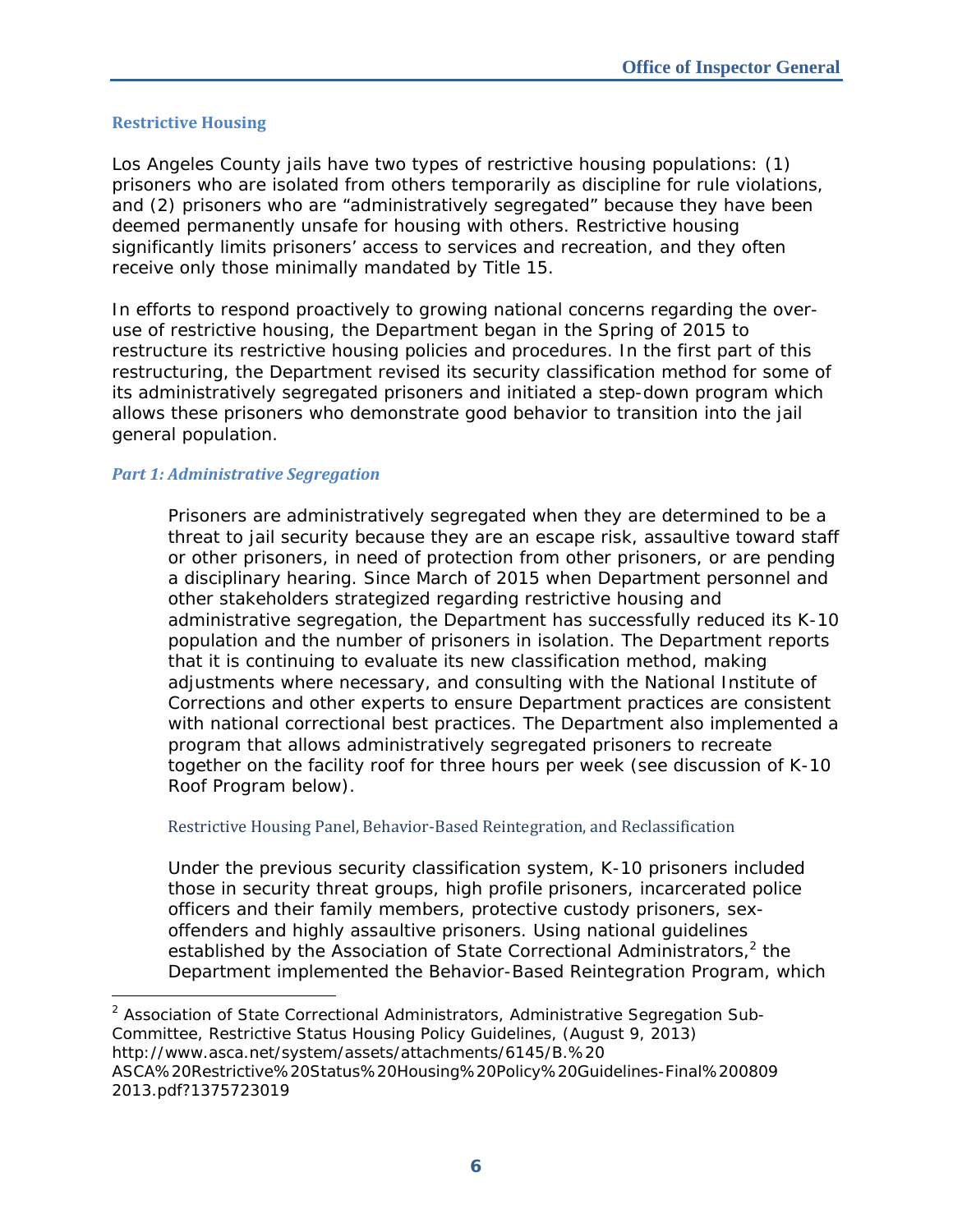rewards K-10 prisoners for good behavior by gradually reintroducing them to less restrictive environments. For those whose security risk makes them ineligible for declassification, the Department added four new classification levels, K-17 to K-20, which allows for the tailoring of services and restrictions to specific safety risks and needs.

In January 2016, the Department created a Restrictive Housing Panel which reviews prisoner administrative segregation classifications and assesses their appropriateness for behavior-based reintegration. The panel meets weekly and includes members of the Custody Investigative Services - Jail Liaison unit, Population Management Bureau, Inmate Services Unit, Jail Mental Health Services, and the captain and commander of each facility where the prisoner is assigned. The panel is led by the Division Commander over Custody Investigative Services/Men's Central Jail (MCJ), which houses the largest population of administratively segregated prisoners, and the Pitchess Detention Center Division Commander.

The Department developed a new database to aide in prisoner reclassification. The database retains and compares data across multiple categories related to each prisoner's conduct which informs an appropriate security classification. In addition to the database informed recommendation, Jail Liaison makes a separate security classification recommendation to the panel for each prisoner. Jail Liaison is a Sheriff's Department unit that investigates all requests for prisoner placement into administrative segregation to determine if the request meets the classification criteria. The Restrictive Housing Panel then uses these recommendations to assign each prisoner's security classification.

As of December 31, 2016, the Department had reclassified 492 prisoners including 439 males and 53 females. The Department reclassified 107 formerly K-10 prisoners (99 males and 8 females) out of administrative segregation and into general population housing. The OIG attends weekly meetings and monitors the reclassification process. The OIG will continue to monitor the Department's restructuring of the K-10 classification procedures and encourages the Department to continue to seek the least restrictive environment for administrative segregation.

#### K-10 Integrated Outdoor Recreation

In January 2016, The Sheriff's Department initiated pilot projects at Men's Central Jail (MCJ) and the Century Regional Detention Facility (CRDF) to provide additional out of cell time to K-10 prisoners in a multi-prisoner environment. Title 15 requires that all prisoners are offered a minimum of one hour of out of cell time per day and three hours of exercise distributed over a period of seven days. As part of the Department's effort to increase out of cell time, K-10 participants at MCJ and CRDF now receive additional out-of-cell time beyond Title 15 requirements. K-10 prisoners at MCJ receive an additional three hours of recreation time each week and CRDF provides its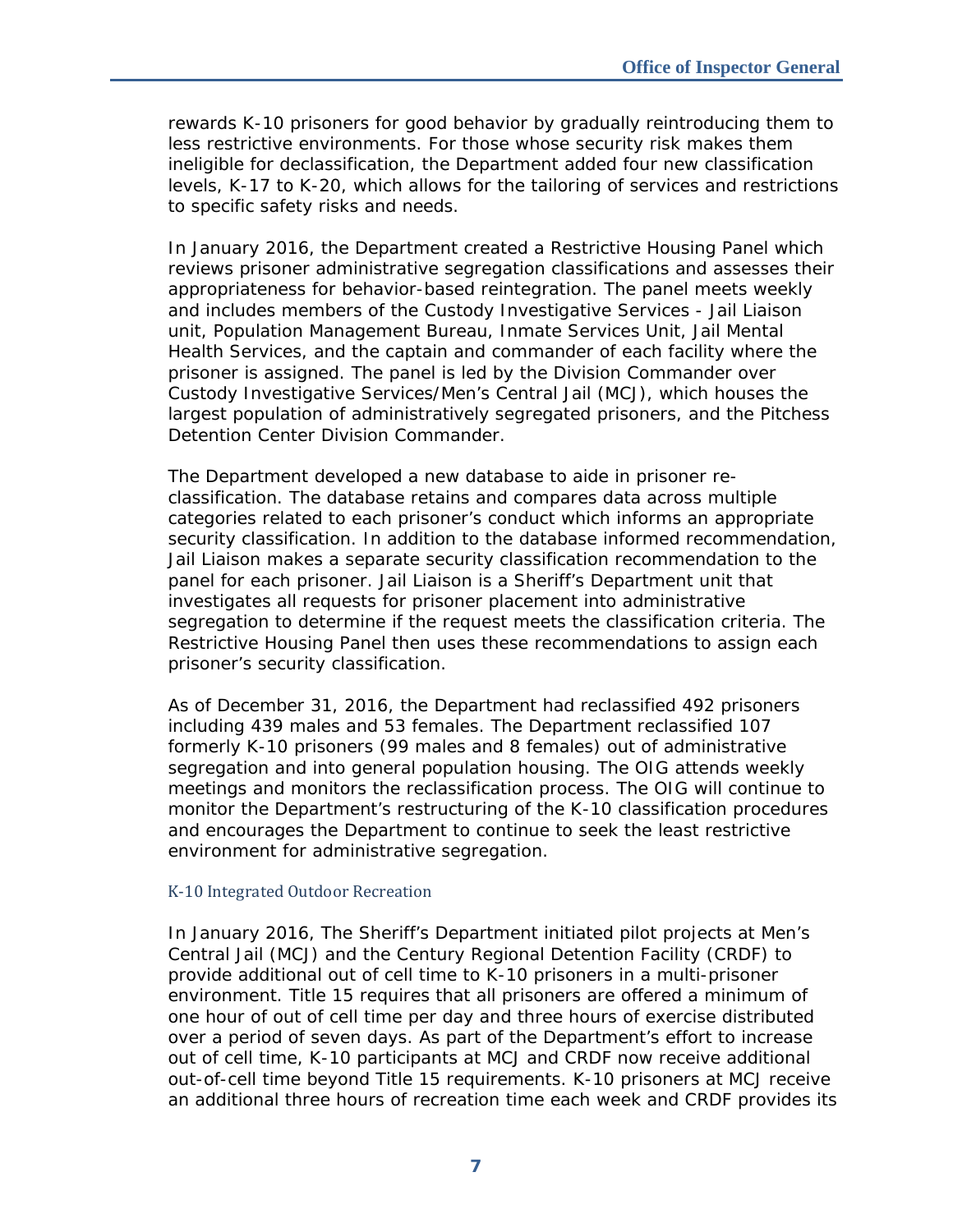K-10 population with six additional hours per week of educational programming.

Since the K-10 recreation program's inception it has been monitored by the OIG. Despite initial resistance of some facility personnel who expressed safety and security concerns with multi-prisoner programming, the Department remained committed to implementing correctional best practices which support additional out-of-cell time and programming as a means of reducing jail violence.

The Department reported that the pilot program was successful due to its careful selection of participants, which considered prisoner compatibility, gang affiliation and behavioral and mental health history. Despite a few problematic incidents during the pilot program, the Department has now implemented a permanent K-10 recreation program.

The OIG has spoken with program participants program who responded favorably. One female prisoner indicated that she had not received educational programing for five of her seven years in Sheriff's Department custody, and that participation in the life skills class has made her feel calmer and less isolated. The OIG will continue to monitor the Department's K-10 recreation program and encourages the Department to build on the program's success by identifying additional out-of-cell time opportunities for all prisoners.

#### *Part 2: Disciplinary Process – Disciplinary Review Board*

The second step of the Department's restructuring of its restrictive housing policies and procedures will be changes to the in-custody disciplinary process. Currently, the Department uses the Disciplinary Review Board (DRB) to administratively adjudicate prisoner discipline. The adjudication of incustody discipline is a three-step process: 1) preliminary segregation, during which a prisoner is isolated for seventy-two hours, where prisoners can prepare a defense to the charges against them, 2) a cell-front hearing of the charges against the prisoner by personnel at the minimum rank of sergeant and the prisoner's defense to those charges, and 3) a disciplinary determination. The prisoner may appeal the determination, in which case a similar review and determination is made by a lieutenant or above. The OIG has observed this disciplinary process and supports the Department's commitment to implement changes that will result in more meaningful disciplinary determinations and improve the integrity of the prisoners' procedural rights.

The OIG has made several recommendations to the Sheriff's Department in an effort to standardize the disciplinary process across custody facilities to protect prisoners' procedural rights. The Department has been receptive to OIG input and has modified its disciplinary process consistent with OIG recommendations. For example, PDC–North command staff created a new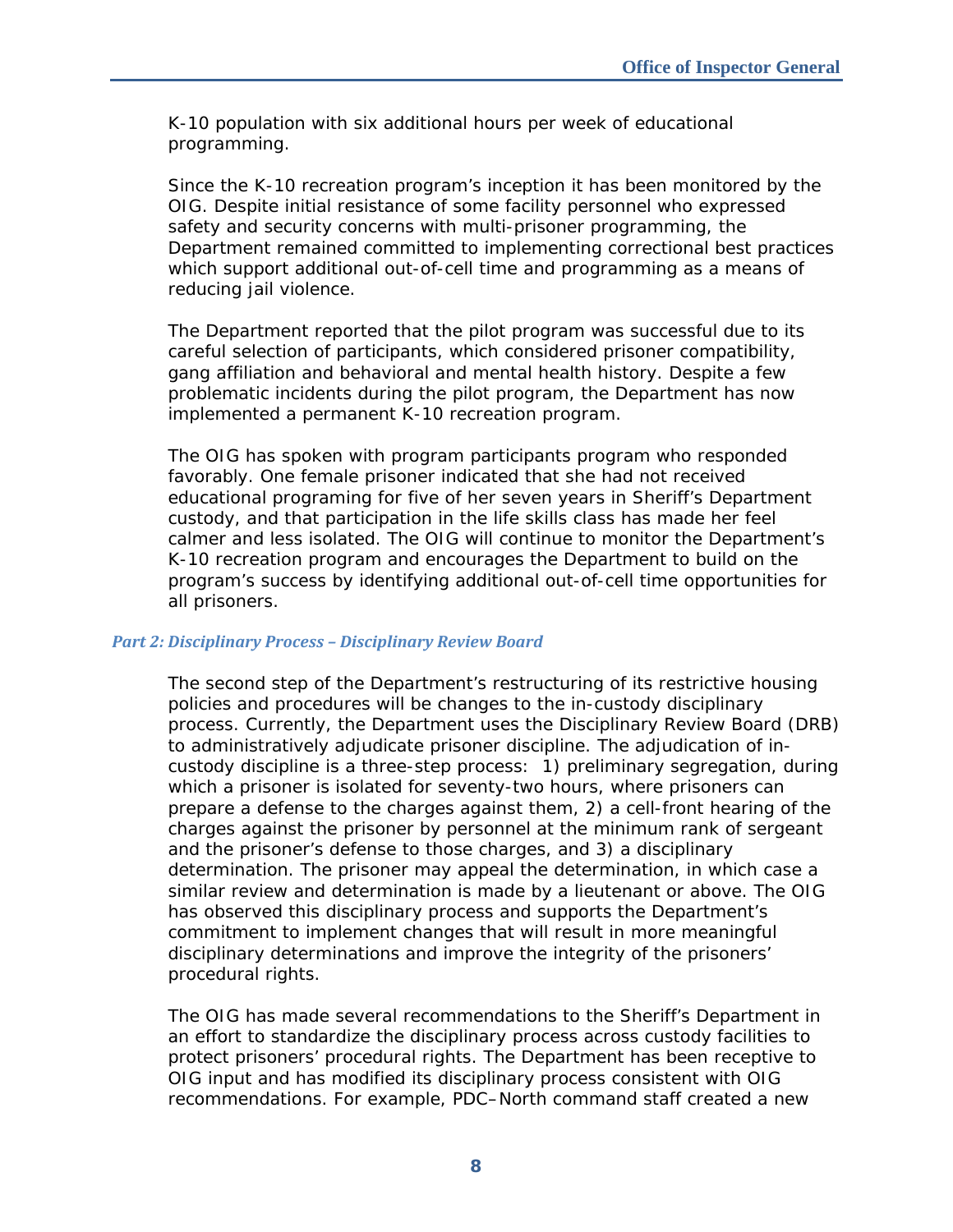procedure which requires that all Disciplinary Review Board hearings be conducted during the day shift before noon, increasing consistency in the personnel conducting the hearings. Any exceptions to this procedure must be approved by the Watch Commander prior to scheduling a DRB hearing. As a result, PDC-North reports increased consistency in disciplinary determinations.

The OIG has also expressed concerns about disciplinary practices related to mentally ill prisoners, the severity and risks associated with the disciplinary environment, and the high frequency and volume of custody referrals of mentally ill prisoners for discipline. The frustration and fear custody personnel express in managing the complex and unpredictable mentally ill population highlights the need for training and a multidisciplinary team approach to patient care. A team approach involves collaboration of mental health, medical and custody personnel in disciplinary decision making. As part of its implementation of the Department of Justice settlement agreement, $3$  the Department is training personnel to better identify and consider needs of its mentally ill population through a 32-hour training that encompasses role-playing and scenario-based training. The OIG has observed the training and is encouraged by initial results.

The Department is also revising its policy on disciplining mentally ill prisoners. The revised policy is in draft and is scheduled to be promulgated in early 2017. Among other important revisions, the Department is committed to reducing the use of isolation in its discipline of mentally ill prisoners. In the interim, the Department instituted a process by which a mental health professional must conduct a pre-disciplinary evaluation of each mentally ill prisoner who is referred for discipline and determine whether discipline is appropriate.

In addition to a thorough pre-discipline evaluation, disciplinary dispositions should be thoughtfully designed and include behavioral management tools such as rewards and privileges. To a prisoner too ill to appreciate the consequences of his or her actions, the imposition of punishment may not be a deterrent to future misbehavior and may be harmful to the prisoner's mental health. These principles are fundamental to correctional mental health care but can be difficult to understand by custodial personnel not trained in mental health care. Custody Division Commanders are committed to these principles but are struggling to impart them to line personnel, supervisors, and some administrators. The OIG will continue to monitor and report on the Department's progress.

-

<sup>3</sup> See United States v. County of Los Angeles, et al., CV 15‐5903, *Joint Settlement Agreement Regarding the Los Angeles County Jails; and Stipulated [Proposed] Order of Resolution*, Document No. 4‐1, filed August 5, 2015.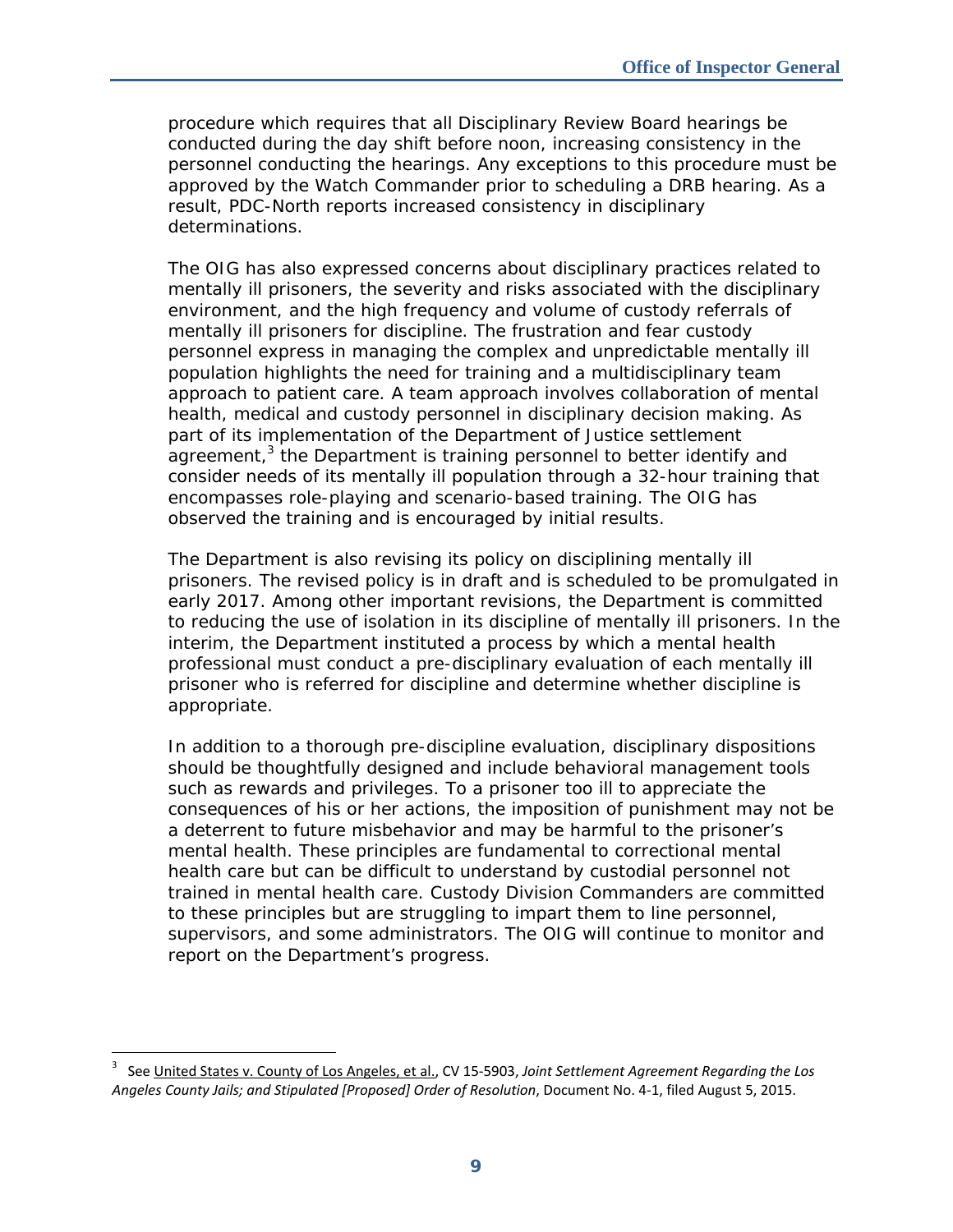## **Transgender Housing**

Through collaboration with the OIG and the American Civil Liberties Union (ACLU), and in consultation with Just Detention International, the Sheriff's Department has recognized the need to explore alternatives to its current procedure for the housing of transgender prisoners in the Los Angeles County Jails. The Department has always housed prisoners according to their sex assigned at birth as identified at the time of intake. Transgender prisoners have been assigned to jail housing based on their sexual organs and not gender identity. Transgender women, who may have breasts and other female characteristics, but who have male genitalia, have typically been housed with men. Because these prisoners are unsafe in the general population, they are assigned to K-6-G (LGBTQ) housing at Men's Central Jail. The OIG regularly monitors conditions in K-6-G housing and is satisfied that these units are a generally safe environment for transgender females. Transgender males who have female genitalia are typically housed in the general population at CRDF.

Although segregation of any jail population should be used sparingly, the K-6-G dormitories in MCJ are not isolative and K-6-G prisoners have access to programming and other privileges available to the general population. Given the current violence levels in Los Angeles County Jail and the incidence of alleged sexual assault and attempts, combined with the transience of the prisoner population, the OIG cautions against the integration of transgender prisoners to the general population at this time. Although transgender prisoners are generally safe from physical harm, the OIG has expressed concerns for the mental health and emotional well-being of transgender women housed in mental health housing at TTCF or in disciplinary housing in any of the men's facilities. In these environments, transgender women are housed alone in cells inside all male pods and have complained of verbal and emotional abuse.

The OIG's concerns have been echoed by the ACLU and community organizations. In order to improve the care and safety of the jails' transgender population, on May 19, 2016, the OIG recommended that the Department: 1) continue to consult with Just Detention International in its progress toward compliance with Prison Rape Elimination Act (28 C.F.R Part 115) requirements; (2) consult with the ACLU, community organizations, the Department's constitutional policing advisors, and other stakeholders in the revision of policies on the classification and housing of transgender prisoners; (3) immediately issue unit orders that educate personnel and mandate, among other conduct, the use of appropriate gender or gender nonconforming pronouns; (4) revise policies to address the specific needs of transgender and LGBTQ prisoners housed in mental health housing; and (5) move all mentally ill "High Observation Housing" (HOH) LGBTQ and transgender prisoners to a single location in TTCF that is separate from the non-LGBTQ and transgender population. The OIG again recommended that the Department reconsider its position on transgender housing and make efforts to house, upon request, transgender women at the women's facility.

The Department has been responsive to these concerns and recommendations for improvement. The Custody Services Division—Specialized Programs Assistant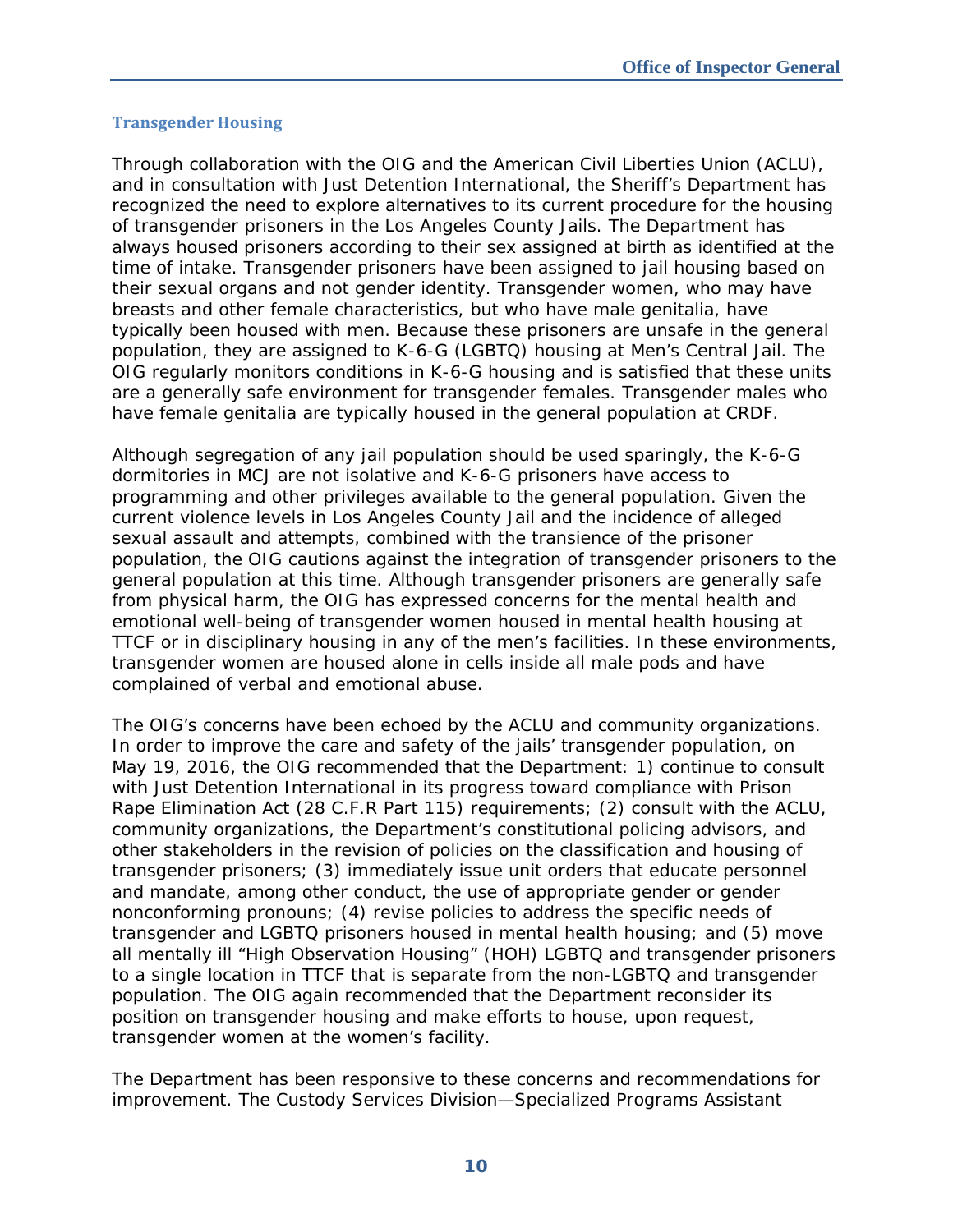Division Director, Deputy County Counsel and program executives have worked to improve conditions for transgender and mentally ill LGBTQ prisoners in the following ways: 1) the Department is revising its policy on the classification and housing of LGBTQ and transgender prisoners; 2) the Custody Division issued informational bulletins that contain PREA definitions and appropriate language to use when referencing LGBTQ and transgender prisoners (Bulletin #2016-14) and revised procedures for the screening of transgender prisoners (Bulletin #2016-22); 3) MCJ's Administrative Captain issued unit orders that educate and direct personnel in the handling of transgender prisoners and the use of appropriate gender pronouns (Unit Order #5-5-010); 4) CRDF's Captain issued a unit order revising the investigation procedures for sexual assault allegations (Unit Order #5- 1-005); 5) Specialized Programs has agreed to rehouse all LGBTQ and transgender prisoners in need of HOH housing to a single housing area; and 6) the Department has installed privacy panels in cells that house transgender women and shaded the shower windows for privacy.

The Custody Division has departed from its original position on the housing of transgender prisoners based on their sex assigned at birth and has created a Gender Identity Committee (GIC) that consists of custody, medical, and jail mental health personnel. The Committee evaluates and makes determinations about safe housing based on PREA standards and the consideration of prisoners' gender identities, individual prisoner requests and referrals from facility personnel. The OIG has encouraged the GIC to further enhance its value to the Department by increasing its caseload, improving communication between the GIC and intake personnel and by establishing criteria and procedures for early identification and proactive evaluation of prisoner needs.

The Gender Identity Committee's most notable contribution to date is its housing in the women's facility a transgender person who would normally have been housed with men. In the Fall of 2016, the Department received a request from a transgender prisoner who was housed in MCJ's K-6-G dormitory to be reassigned to the women's facility. The GIC sought consultation of transgender community advocates and decided to rehouse the prisoner in the women's facility in an administrative segregation setting. The OIG and the Department had some initial concerns for the prisoner's safety and emotional wellbeing, but the OIG staff had visited with the prisoner at CRDF and she has indicated that she is happy with her new housing assignment.

TTCF, IRC and the other facilities have not issued unit orders similar to MCJ's regarding the handling of and interaction with LGBTQ and transgender prisoners, and the OIG recommends that they do so immediately. The OIG commends the Department's tremendous efforts in this area and encourages the Department to continue on a path which the OIG is confident could lead the rest of the nation and establish new standards in this area.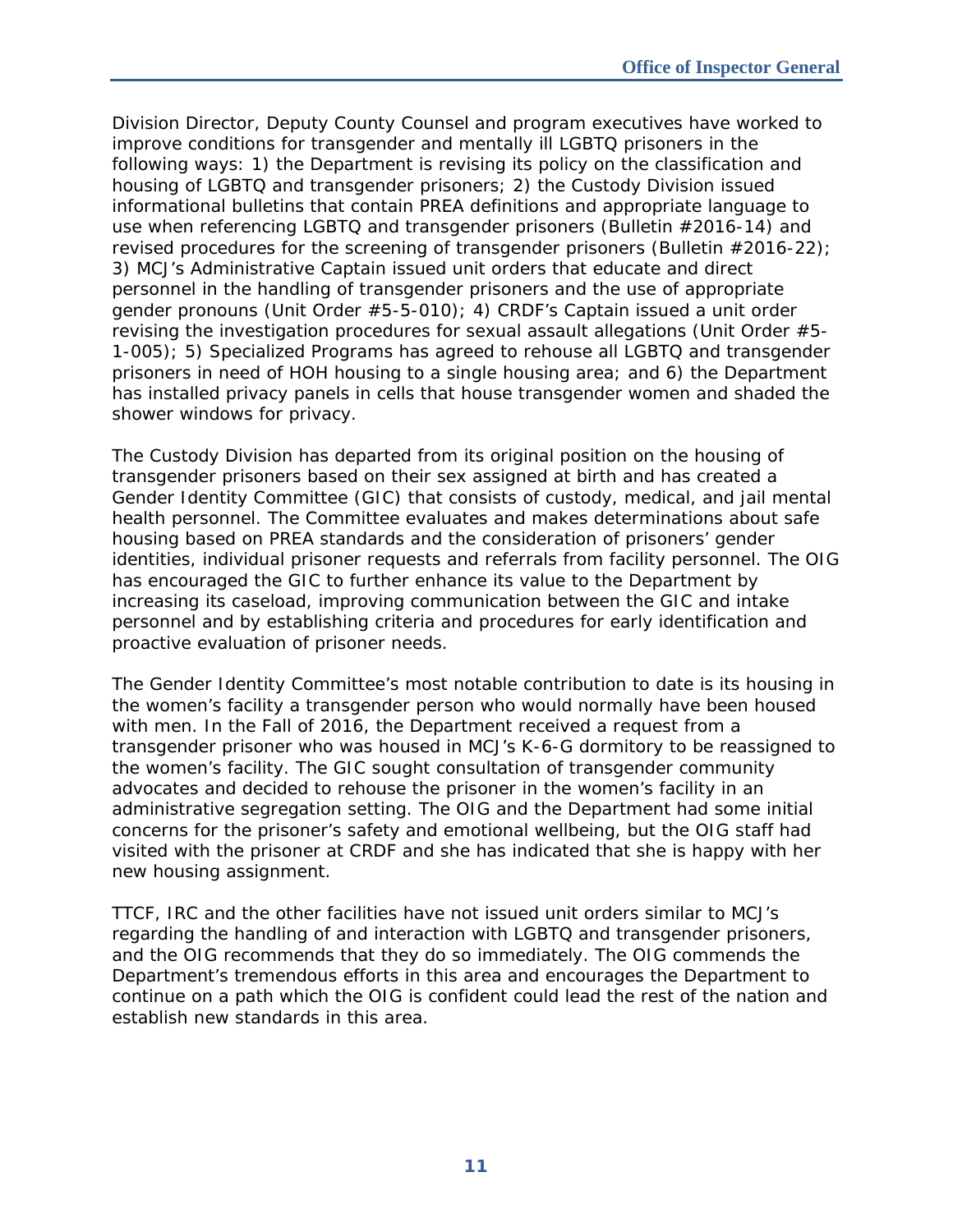#### **Gender Responsive Programming**

The Los Angeles County Sheriff's Department incarcerates an average of 1,800 women each day in Century Regional Detention Facility (CRDF), the nation's largest women's jail. The Department recognizes that in their lives these prisoners have often experienced emotional, physical and sexual abuse and often have substance abuse histories.

As a part of its rehabilitation efforts, the Department has created the Los Angeles County Gender Responsive Advisory Committee formed by order of Sheriff Jim McDonnell to identify and implement national best practices to create a system that meets the unique needs of women prisoners. The OIG attends and monitors the Gender Responsive Advisory Committee meetings.

Currently, female prisoners housed at CRDF can receive gender specific programming related to substance abuse, trauma and mental health, re-entry services, and reproductive health. The Sheriff's Department has partnered with a number of community organizations and the ACLU to provide these services. Collaboratively, the Sheriff's Department and ACLU have made notable advancements in the area of reproductive health, including prenatal and postnatal services and the creation of a lactation program for incarcerated mothers and their newborn babies. Most recently, the Sheriff's Department and ACLU have partnered to coordinate doula<sup>4</sup> services to assist women during child birth.

In October 2016, the Department partnered with the Police Foundation, a Washington D.C. based nonprofit that "advances policing through innovation and science," to monitor CRDF's gender responsive programming. With the goal of advancing CRDF's program as a national best practice, the Police Foundation will monitor, identify and report on roadblocks and other organizational issues. Ultimately, the program hopes for the implementation of similar programs at other women's facilities throughout the country.

#### **Expansion of Rehabilitative Programs and Re‐entry Services**

Pitchess Detention Center (PDC)–South is currently the flagship of rehabilitative services within the Los Angeles County jail system. The captain of the facility plans to improve and expand programming to make PDC–South into a re-entry facility. The facility currently houses prisoner workers and prisoners enrolled in Education-Based Incarceration (EBI), the Maximizing Education Reaching Individual Transformation Program (MERIT) and the Back-on-Track program, as well as some general population prisoners.<sup>5</sup>

-

<sup>&</sup>lt;sup>4</sup> A woman who assists women during labor and after childbirth.

<sup>&</sup>lt;sup>5</sup> Staff at PDC – South plan to remove general population prisoners from the facility before expanding programming.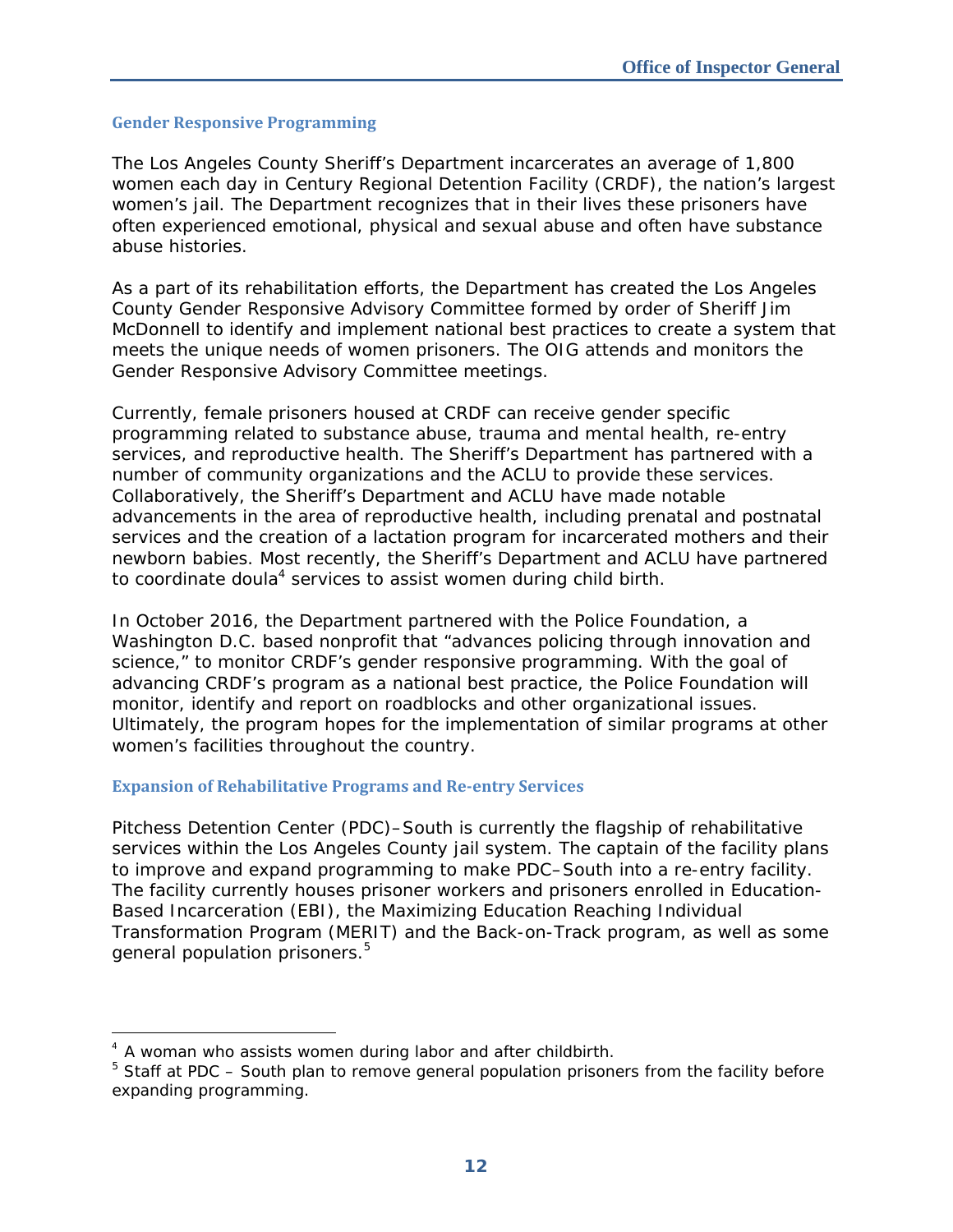Although PDC-South houses some of the Department's most successful programs, the Department also considers it a significant risk for drug and contraband introduction to the jail system. Because many PDC-South prisoners work off-site and have access to the grounds surrounding the facility, the Department reports that drugs are often smuggled into the jail through prisoner workers. This is true despite every prisoner being subject to a body scan for drugs upon return to the facility.

PDC-South executives report that prior to implementing a plan for the expansion of prisoner programs, they will complete a study currently underway of the specific pathways by which drugs enter the system. Once the contraband study is completed, PDC-South executives will determine how to best utilize weekend and evening hours to enhance programming and to increase the Community Transition Unit services at the facility. On December 12, 2016, the Sheriff's Department hosted a meeting with various stakeholders to begin discussing these expansions, create necessary partnerships in the early stages of planning and complete a "SWOT" analysis<sup>6</sup> of its re-entry program. The OIG will continue to monitor the expansion of re-entry programs at all facilities.

## *Education Based Incarceration (EBI)*

EBI was formally implemented in 2010 by former Sheriff Lee Baca to provide prisoners GED classes, educational development classes, vocational training and cognitive behavior therapy courses. EBI was initially offered at MCJ and has expanded to include TTCF, CRDF and PDC as well. The average monthly EBI enrollment from January to June 2016 was 5,560 men and 1,355 women.

## *Maximizing Education Reaching Individual Transformation (MERIT) Program*

The MERIT program is a flagship program within EBI. The program began in 2006 at the PDC–South facility is a community-based custody model. MERIT students are housed together, away from general population prisoners and live, work and study in a "virtual residential campus."<sup>7</sup> The MERIT program has three tiers: "MERIT Beginnings," "MERIT Life Skills" (which includes a course on domestic violence) and "MERIT Masters." Prisoners can enter MERIT Life Skills by graduating from MERIT Beginners but cannot enter the MERIT Master program without applying separately for the program and taking an oral examination. The Department reports that it is currently revising and enhancing the MERIT curriculum.

j <sup>6</sup> "SWOT" stands for Strengths, Weaknesses, Opportunities and Threats, and is a common method used to evaluate new projects.

<sup>7</sup> Dr. James Austin, Dr. Jerrold D. Green, Robert Harris and Robin Allen, *Evaluation of Education‐ Based Incarceration Programs Los Angeles County Sheriff's Department Jail System*, JFA Institute (August 2013) http://www.jfa‐associates.com/publications/jss/Evaluation%20of%20EBI\_6‐24‐ 13.pdf.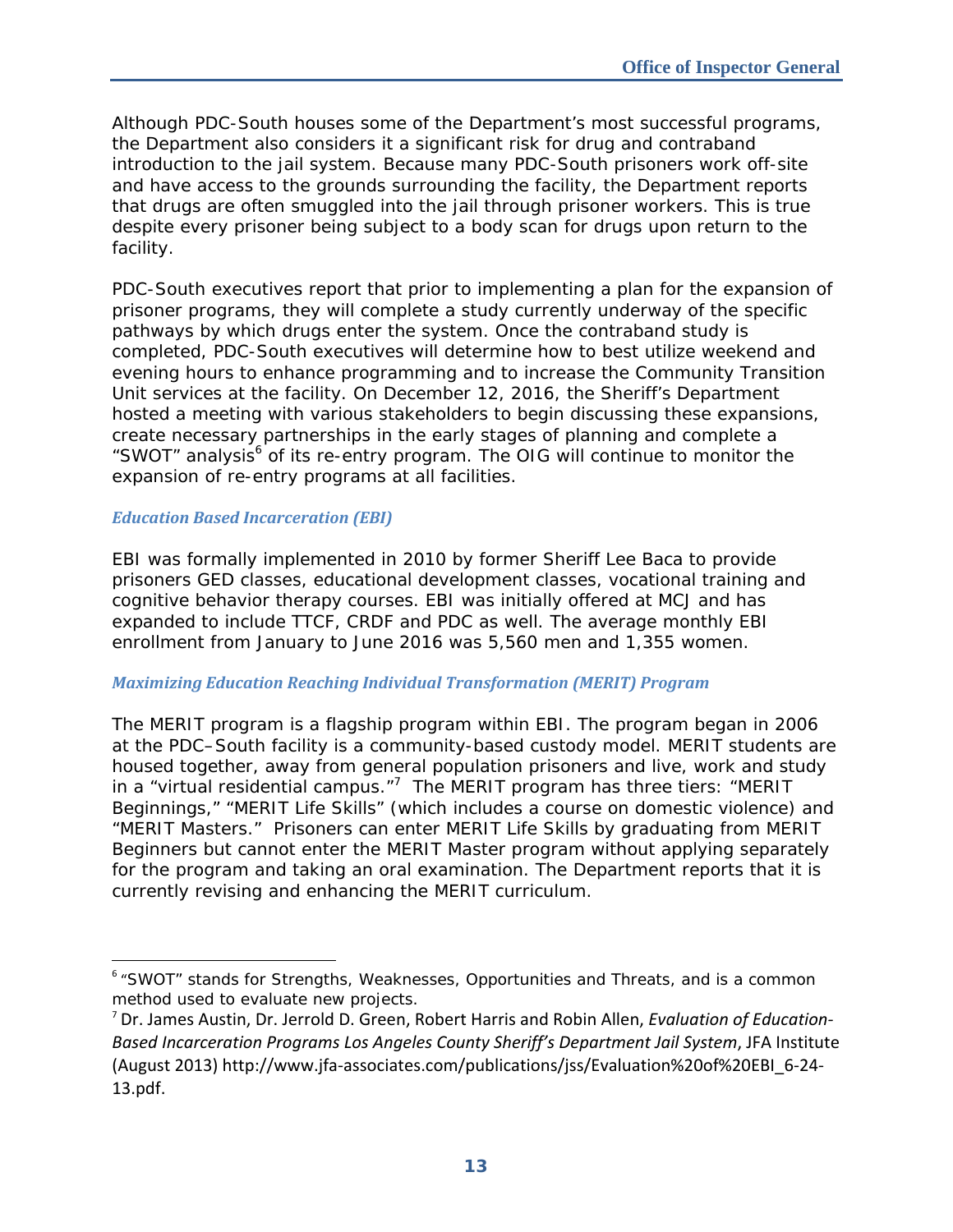PDC–South has dedicated three barracks to the MERIT program, one for each of the three MERIT tiers. On November 29, 2016, OIG monitors conducted a town hall style interview with participants in MERIT Masters, who reported that they value the MERIT program and the incentives it offers, including lower housing counts, access to their own appliances, and access to the library. Members' suggestions for improvement included access to assist other prisoners with legal and other research, MERIT liaisons for community transition programs, and MERIT Masters as leaders/facilitators of groups in other housing locations. The Department should consider these suggestions as it revises the MERIT curriculum and expands programming at PDC – South.

## *Back‐on‐Track Program*

The Back-on-Track Program began in February 2016 in partnership with Attorney General Kamala Harris and various county agencies. Funded by public and private donors, the program seeks to prevent prisoners from re-offending by offering specifically tailored programs while in custody. Upon release, the program links prisoners with resources to help them find housing, jobs and educational opportunities on the outside. For each prisoner, the Sheriff's Department prepares a custom lesson plan based on the prisoner's rehabilitative needs.

On November 29, 2016, Sheriff's Department hosted a special town hall for prisoners in the Back-on-Track program to hear from former prisoners about how Back-on-Track equipped them for a new life in the community. In attendance were representatives from the Los Angeles County Child Support Services, the Los Angeles County Probation office, the Los Angeles Chamber of Commerce, the Pathways to College program, the Workforce Development Board and PeopleReady, as well as representatives from the Attorney General's office and the Sheriff's Department. Three former prisoners spoke about their success and the benefits of disciplines learned through the Back-on-Track program. All current Back-on-Track prisoners were engaged with the discussion and many asked questions or congratulated their peers.

The next day, an OIG monitor followed up with Back-on-Track prisoners about the previous day's events. Although there was difference of opinion on the degree of the program's success, all prisoners expressed appreciation for the program. Many stated that they were inspired by seeing their peers succeed on the outside, stating that they had the "intrinsic motivation" to continue with the program to create a better life. Some prisoners reported receiving insufficient sentence reducing credits for their participation. Others stated that the value of the program outweighed the need for credits. The OIG will continue to monitor the Department's prisoner rehabilitative programs.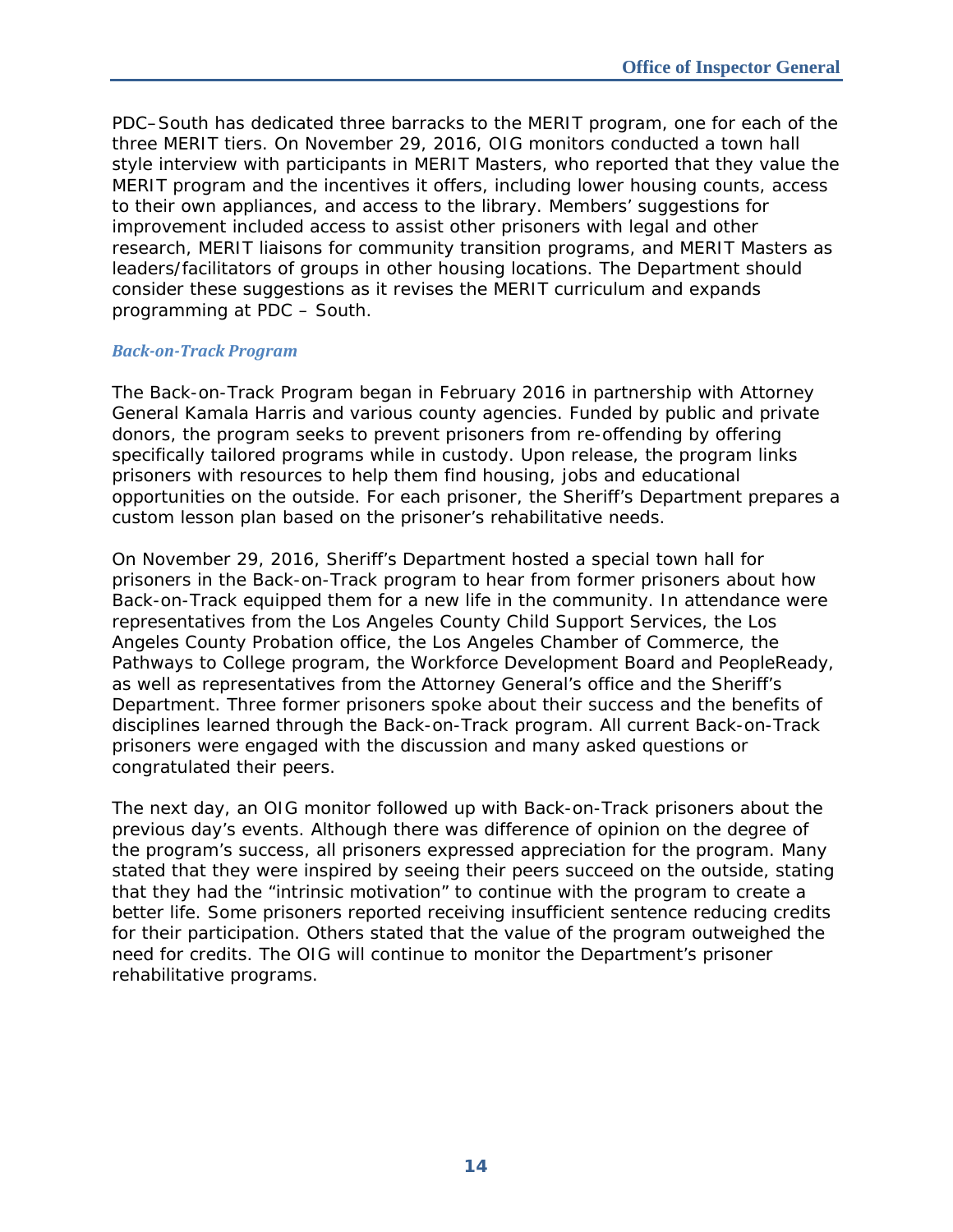## **REVIEW AND ANALYSIS**

## **Department Wide**

## **Probationary Evaluations**

In May 2016 the Office of Inspector General released its report "Analysis of the Deputy Sheriff Trainee Probationary Period: Recommendations for a Meaningful Assessment Opportunity.<sup>"8</sup> The report made four recommendations to create a more meaningful probationary assessment period for deputy sheriff trainees. The Assistant Sheriff, Custody Services Division tasked Custody Support Services with addressing each of the recommendations. In July 2016 Custody Support Services created the Probationary Training Assessment Committee comprised of custody administration personnel and training staff from each jail facility. The Committee meets regularly and is working to revise current training policies, modernize training plans, assess fiscal and staffing impacts, and formulate a timeline for implementation. The OIG attends all Probationary Training Assessment Committee meetings and continues to monitor changes to the deputy sheriff trainee probationary assessment period.

#### **Body‐Worn Cameras**

 $\overline{a}$ 

In September of 2015 the Office of Inspector General issued "Body-Worn Cameras: Policy Recommendations and Review of Sheriff's Department's Pilot Program"<sup>9</sup> report.

On July 12, 2016, the Board of Supervisors directed the Sheriff, in conjunction with County Counsel and the Chief Executive Officer, to present to the Board within 120 days a plan, including requisite ordinance enactments and budget, to implement body-worn cameras in the shortest time frame possible. The Board also directed the Information Systems Advisory Board (ISAB), in conjunction with other criminal justice system stakeholders, to develop an implementation strategy for a Countywide Digital Evidence Management System (DEMS) to manage all digital evidence, including that captured on body-worn camera systems.

The Office of Inspector has been working with the Department during its development of body-worn camera policies covering the issues cited in the report: when should the cameras be activated/deactivated, should persons be notified they are being recorded, whether and under what circumstances witnesses and involved persons should review of video prior to giving statements, and the release of videos to the public or for use in judicial proceedings. The policies developed to address

<sup>8</sup> https://oig.lacounty.gov/Portals/OIG/Reports/OPT\_Analysis%20of%20the%20Deputy%20Sheriff%20Trainee%20P robationary%20Period.pdf?ver=2016-06-27-171131-467<br><sup>9</sup> https://oig.lacounty.gov/Portals/OIG/Reports/Body-Worn%20Cameras\_OIG

<sup>%20</sup>Report.pdf?ver=2015‐10‐28‐164758‐800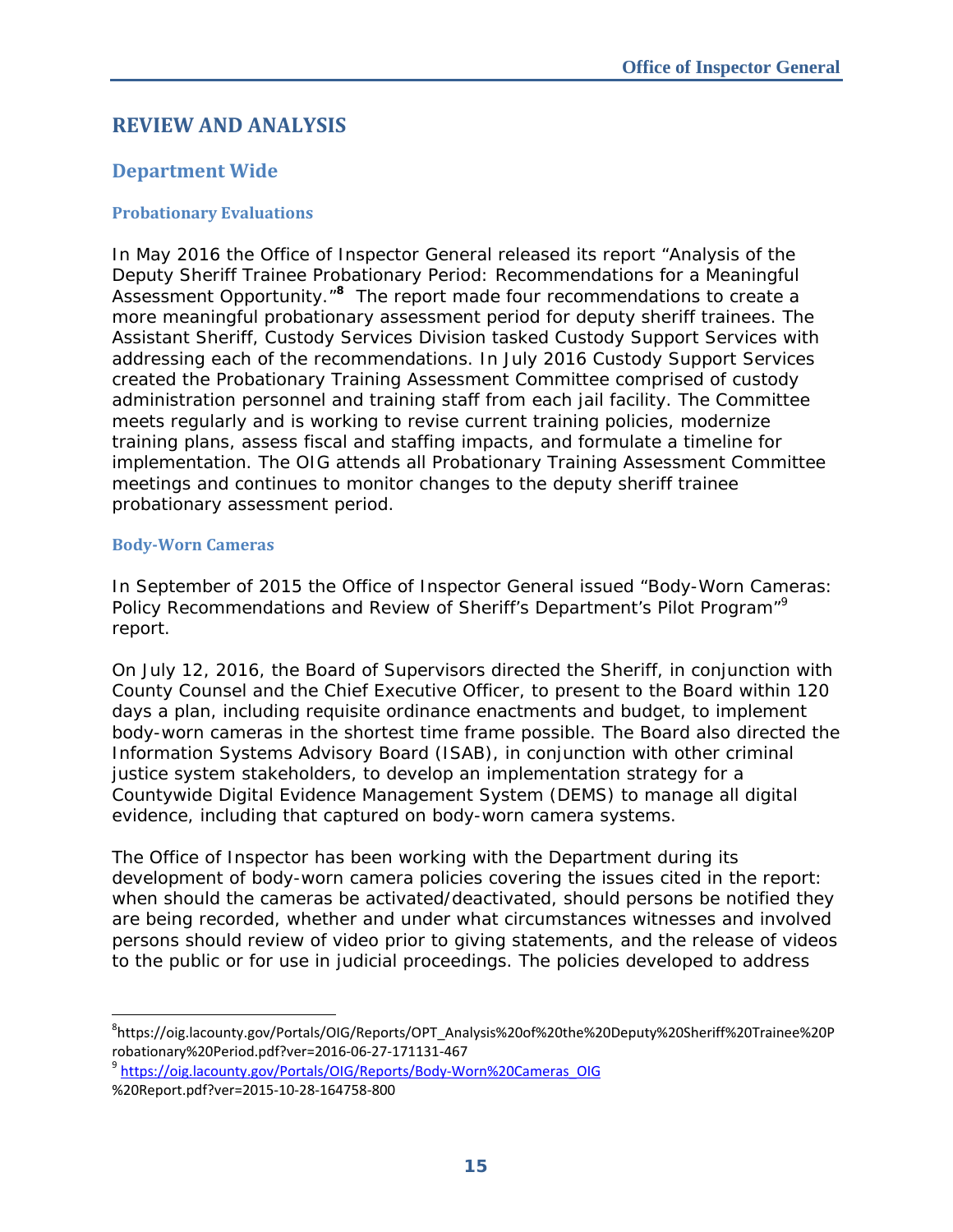these issues have significant impacts on the cost of implementing body-worn cameras.

The Office of Inspector General also participated in the meetings of the committee formed by the Information Systems Advisory Board to develop a countywide digital evidence management strategy. This committee addressed the management of not only video recordings from body-worn cameras, but all other forms of digital evidence collected which would be legally relevant evidence in judicial proceedings. The ISAB committee issued its report November 8, 2016 (currently available at http://file.lacounty.gov/SDSInter/bos/supdocs/105715.pdf).

Implementation of body-worn cameras and the management of the evidence produced by them was evaluated by the Department and presented to the Sheriff and his command staff on November 9, 2016. The Department is preparing a proposal for submission to the Board of Supervisors for funding body-worn cameras and the cost of storage and retrieval of the digital evidence those cameras produce.

## **Custody Force Reviews**

In 2011, the Sheriff's Department Custody Services Division (Custody Division) instituted a multi-level use of force review process for some incidents of force by Department personnel against prisoners in the Los Angeles County jail system. The process involves the initial participation in the force investigation and review process by the Department's Custody Force Response Team (CFRT) and formal review of significant force incidents by a panel of commanders at the Custody Force Review Committee (CFRC). In January 2016, the Department initiated Weekly Force Review of all force incidents in general population housing. The OIG monitors the custody force review process to evaluate whether the Department adheres to its force review policies and identifies critical issues and areas for corrective action.

## **Custody Force Response Team (CFRT)**

The CFRT is comprised of sergeants and lieutenants who monitor force investigation inquiries and provide real time monitoring and guidance to supervisors presiding over force investigations. Their goal is to "ensure high quality force investigations through incident oversight and investigative evaluation." (Custody Division Manual, Section 4-07/005.05, "Custody Force Response Team"). When force is used in Sheriff's Department facilities which classifies as "Category 2" or meets certain other criteria (such as any force resulting in significant injury) the CFRT is notified and dispatches a team of two sergeants to the scene of the force incident. Department policy authorizes the CFRT to monitor or assume responsibility for investigations or to make requests for administrative investigations. In practice, the CFRT typically notifies the Custody Division Administrative Commander of potential policy violations who, in coordination with facility captains, determines whether administrative investigations are warranted. All uses of force that prompt CFRT rollouts are eventually reviewed at the Custody Force Review Committee (CFRC). In addition to responding to facilities to monitor force investigations, the CFRT also reviews all completed Category 2 force investigations.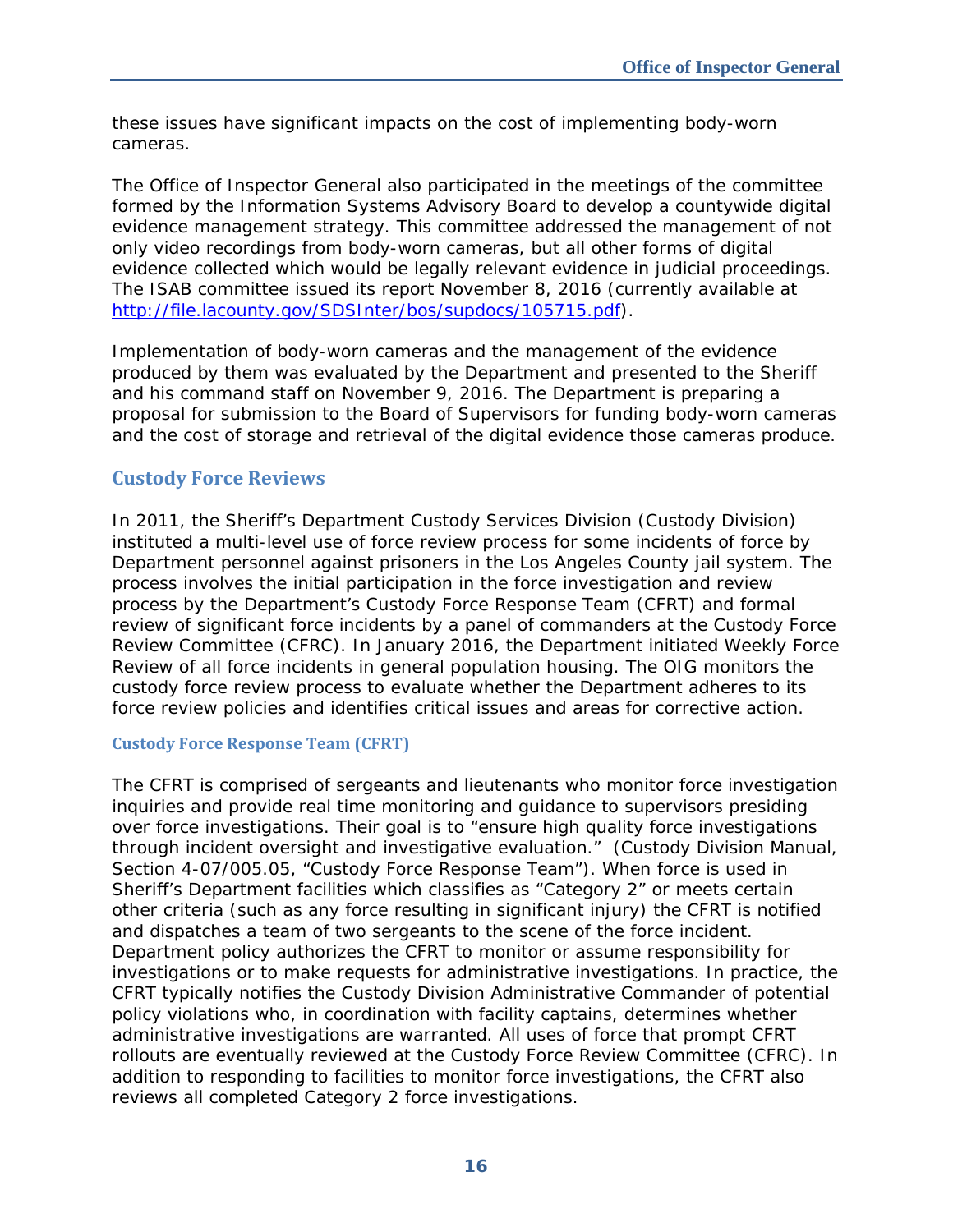## **Custody Force Review Committee (CFRC)**

The CFRC convenes monthly to evaluate significant uses of force, the quality of force investigations and the effectiveness of supervision in Custody Division units. For each CFRC review, the unit commander and the handling facility sergeant and watch commander are required to attend and address questions about the force incident itself, their review of the incident, and any post-incident counseling of involved personnel.

The CFRC analyzes each aspect of a force incident, including force prevention efforts, tactics, as well as the quality of the force investigation and documentation. OIG personnel and representatives from Custody Division training, Jail Mental Health Services, and Medical Services Bureau attend and provide input. The OIG also attends a CFRC pre-meeting during which the commander panel is familiarized with and discusses informally the facts and issues in each case. Incidents in which department policy is determined to have been violated are referred to the Department's Internal Affairs Bureau for investigation. Incidents which are determined by the panel to have been tactically appropriate and thoroughly investigated at the unit level may be removed from a CFRC agenda. Otherwise, the CFRC panel issues corrective action recommendations and requires unit commanders to report back within 30 days on actions taken pursuant to the CFRC recommendations. (Additional information can be found in Custody Division Manual, Section 4-07/005.00, "Custody Force Review Committee.")

Prior to each CFRC meeting, the OIG reviews relevant personnel records of deputies involved in uses of force. This review provides additional context regarding an involved deputy's use of force history, conduct, complaints or treatment of prisoners which may inform the committee's corrective action directives. The OIG has recommended that the CFRC panel review on a systematic basis the use of force and personnel histories of involved deputies prior to the CFRC meeting.

The OIG began monitoring the custody force review process in May 2014 and has typically observed rich discussion at meetings between the CFRC panel and involved facility personnel about report writing and tactical and training issues. In addition to analyzing force tactics, training, and the quality of force investigations, the CFRC panel is generally attentive to special needs of involved prisoners, including mental health and medical treatment needs. As Custody Division personnel receive training in De-escalation and Verbal Resolution Training (DeVRT) pursuant to the *Rosas* settlement agreement,<sup>10</sup> the CFRC would be wise to increase discussion of deescalation and force prevention measures both in its analysis of force incidents and in its corrective action plans. Similarly, the commander panel should invite more active involvement of mental health personnel, perhaps in a co-chair capacity when

j

 $^{10}$  Rosas, et al. v. Baca (Case No. CV 12-00428 DDP)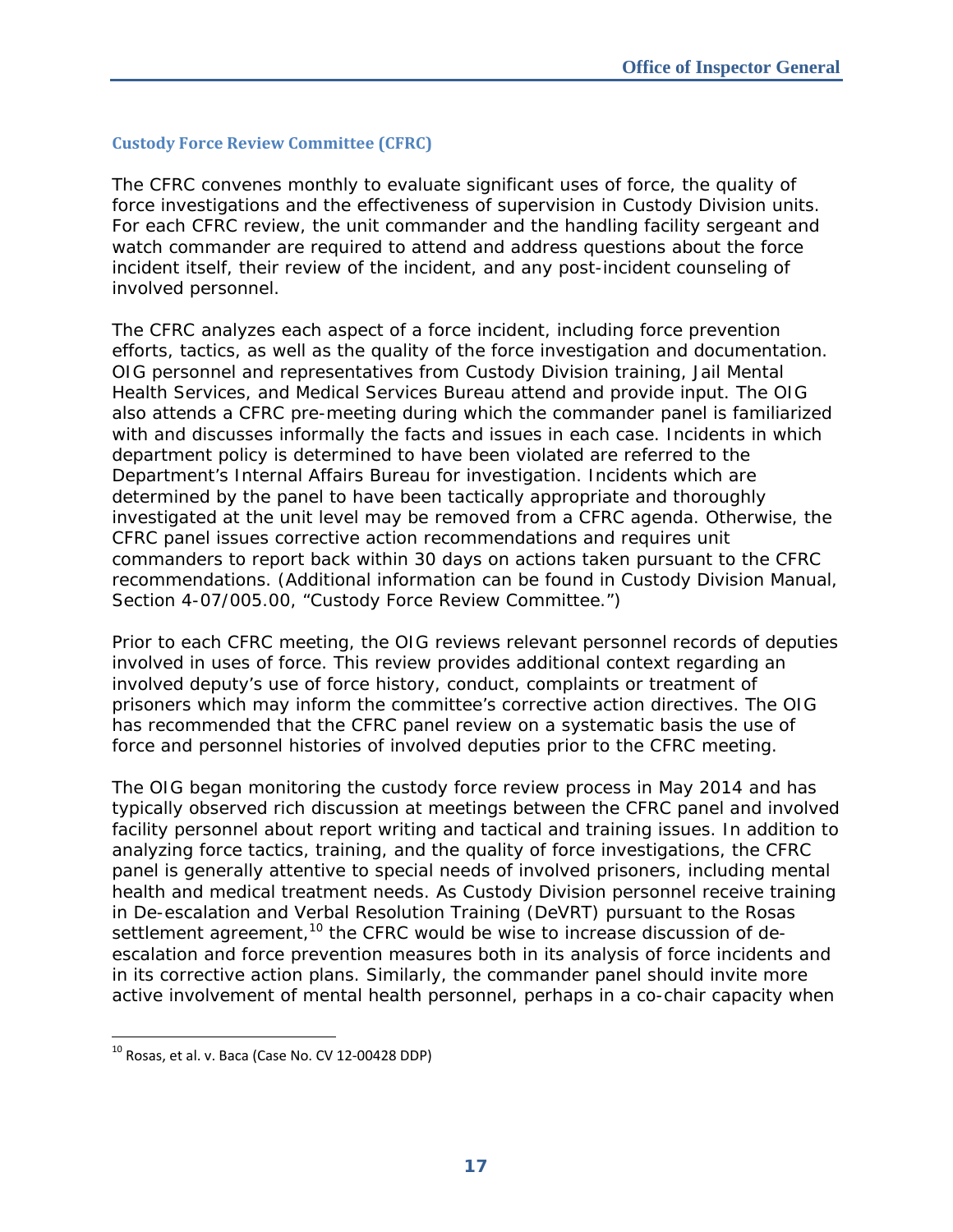force is used on mentally ill prisoners. Mental health providers can identify behavior that is symptomatic of mental illness or consistent with medication side effects or noncompliance, and they should opine consistently on force prevention/deescalation efforts.

On October 26, 2016, the OIG met with the Chief and Administrative Commander of the Custody Services Division-General Population to make 17 recommendations for improvement of the Custody Division's force review process. The OIG's recommendations focused on the quality of the CFRC analysis and recommendations, expanding the CFRT's role, improving force investigations, communication between the CFRT and facility personnel, data tracking, analysis, and corrective action follow-up, and the need for greater emphasis on force prevention principles like de-escalation, identification of special needs, and assessment of alternatives.

The OIG requested and received an initial written response from the Department to its recommendations. The Department agreed to implement, or explore the possibilities for implementation of, approximately one half of the OIG's recommendations. The OIG will continue to monitor these issues going forward and will incorporate into a future report any response(s) to the OIG's recommendations.

#### **Weekly Force Review, General Population**

In response to efforts to promptly identify and address institutional force training and policy issues, the Chief, Custody Services Division-General Population, instituted a Weekly Force Review during which the Chief, facility captains, and management teams from Inmate Reception Centers, Men's Central Jail, Pitchess Detention Center-South, Pitchess Detention Center-North, and North County Correctional Facility review video for all uses of force which occurred in the previous week. Issues and trends at each facility are identified, Corrective Action Plans are issued and facilities are required to report back the following week.

The OIG has attended each Weekly Force Review meeting since the first review on January 19, 2016. The Custody Division-General Population Chief and his staff have requested OIG input and have been responsive to OIG recommendations regarding such issues as the proper use and application of spit masks, the availability of gurneys for transport, the policy on the treatment of intoxicated prisoners, force prevention issues, and attention to prisoner special needs. The OIG will continue to monitor Weekly Force Review and report on its progress.

## **Complex Case Committee (CCC)**

The Complex Case Committee is a bi-weekly meeting which convenes to "seek solutions for high-risk, high-needs prisoners who have an extensive history of behavioral and/or mental health concerns" (Custody Division Manual, Section 3- 19/000.00, "Complex Case Committee"). The initial focus of the CCC included strategies for how best to move these prisoners quickly through the courts and out of Sheriff's Department custody. The focus evaluates behavioral, housing and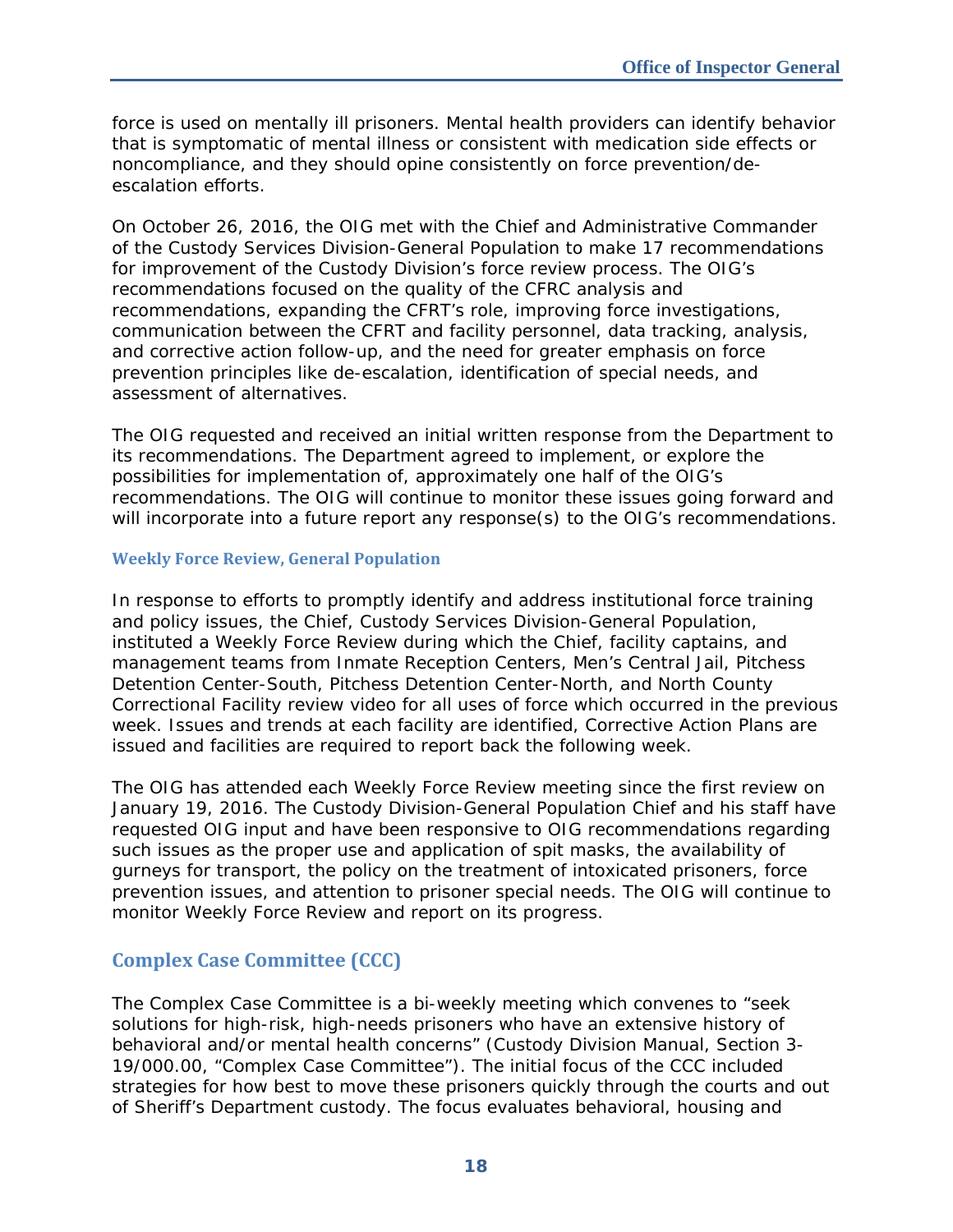treatment issues of prisoners who do not respond to traditional methods of discipline, therapies, or interventions. The CCC Chair implemented the OIG's recommendation to invite as co-chair the Jail Mental Health Services Chief Psychiatrist. The co-chairs are joined by representatives from Medical Services Bureau (MSB), Jail Mental Health Evaluation Team, Jail Mental Health Services and Custody Investigative Services unit.

The OIG attends CCC meetings and monitors complex case prisoners. The OIG regularly interviews prisoners subject to review by the CCC to ensure their safety and welfare. The CCC regularly welcomes OIG feedback and incorporates OIG recommendations into its action plans. In an effort to implement more incentive based behavior modification approaches to managing complex prisoners, the Department began the use of a (one) comfort dog. The dog's visit for fifteen minutes per week, combined with other thoughtful interventions developed by the CCC, has resulted in prisoners' significantly improved behavior. In one instance, the Department offered one highly problematic and assaultive prisoner such successful behavioral incentives that the prisoner was removed from months of disciplinary isolation to a general population mental health module. The Department continues to use this comfort dog to treat behaviorally-problematic prisoners on the Complex Case Committee.

## **Death Review**

The Death Review process is initiated following in-custody death or death of a prisoner in the Community Based Alternatives to Custody (CBAC) program. Pursuant to Department policy, (Custody Division Manual, Section 4-10/050.00 "Inmate Death – Reporting and Review Process"), Sheriff's Department must hold a death review for each in-custody or CBAC death. As part of the review process, the Custody Compliance and Sustainability Bureau collects all relevant documentation concerning a prisoner's death and prepares a written review which is presented over the course of three separate meetings which occur 24-hours, 7-days and 30 days following a prisoner death. The Department identifies areas for improvement and issues corrective action plans to improve safety.

Death reviews include, but are not limited to discussion of witness interviews, training, policy and procedural issues, and identification of any problematic medical and mental health issues. The OIG attends and monitors Death Review meetings and, where appropriate, provides feedback. The Department was again receptive to the OIG's recommendation for co-chaired Death Review meetings. Since September, Death Review meetings have been co-chaired by the Custody Services Division Chiefs and the Los Angeles County Department of Health Services Correctional Health Director.

The OIG has observed increasingly thoughtful analysis and collaboration between Medical Services Bureau, Jail Mental Health Services, and Custody Services Division participants.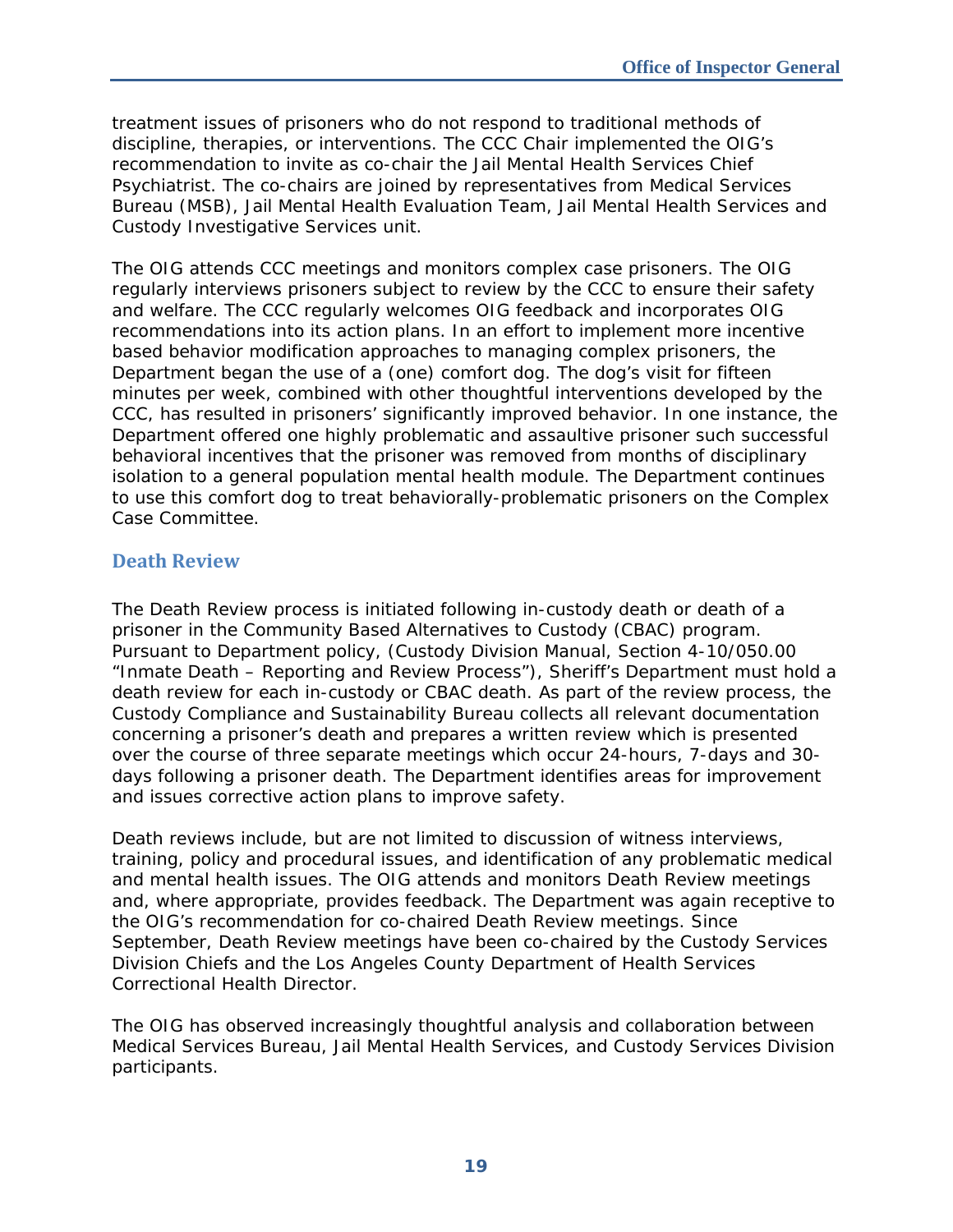# **Audits and Communications with the Public, the Board, and the Sheriff**

## **Uses of Force**

The OIG reviews the Department's Custody Services Division data on use of force incidents, prisoner-on-prisoner violence and assaults on Department personnel. The Department was only able to provide the OIG this data through October 31. The table below reflects the totals reported by the Department.

| <b>Type</b>                   | 2016<br>(through 10/31) |
|-------------------------------|-------------------------|
| <b>Assaults on Staff</b>      | 471                     |
| <b>Uses of Force by Staff</b> | 1,544                   |
| I on I Assaults               | 3,199                   |

The chart below reflects trends in use of force incidents, prisoner-on-prisoner violence and assaults on Department personnel over a ten year period between 2007 and 2015.

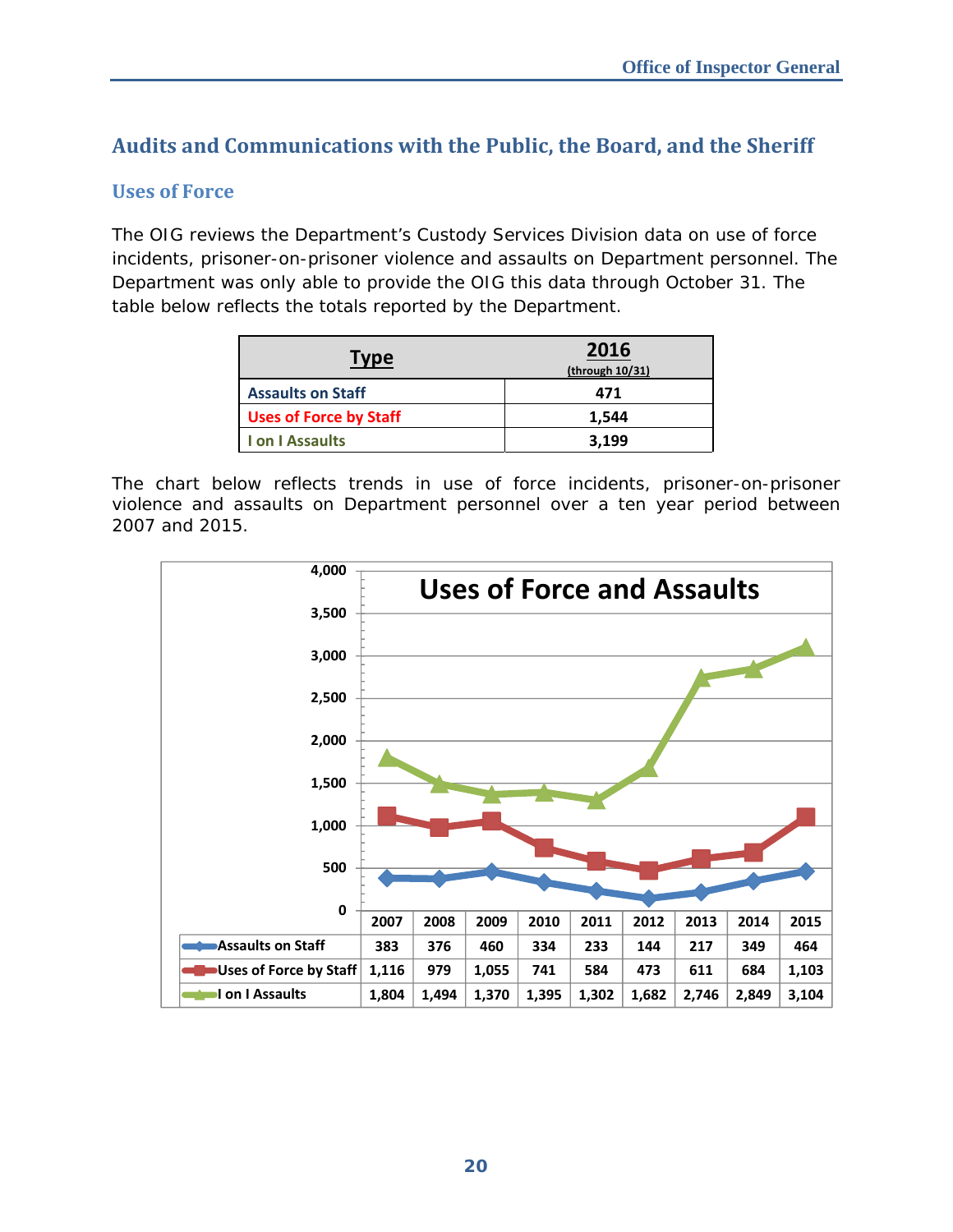## **Outreach**

The OIG regularly communicates with the public, the Board of Supervisors, and the Sheriff regarding the work of the OIG and the Department's operations.

OIG staff regularly attends meetings with concerned community members, including the meetings of the Public Safety & Justice Committee of the Empowerment Congress and the monthly meetings of the National Association of Equal Justice in America in Compton. The OIG also attended monthly standing meetings with the Youth Justice Coalition to address concerns regarding the conditions of confinement in the Los Angeles County jails and facilitated a meeting between coalition members and the Department's Custody Division command staff.

The Inspector General meets personally with the Sheriff on a weekly basis and apprises the Sheriff of the OIG's observations. The Assistant Inspector General who directs the work of the OIG's jail monitors also meets personally with the Sheriff regularly to share her observations.

The Inspector General and his staff attend all Board proceedings which effect or touch on the Department's operation.

## **Handling of Comments Regarding Department Operations and Jails**

The OIG received three hundred and fifty new complaints in 2016 from members of the public, prisoners, prisoners' family members and friends and community organizations. Each complaint was reviewed by OIG staff. Three hundred and five of these complaints were related to the conditions of confinement within the Department's custody facilities, as shown below. The classification totals do not equal the number of complaints because many of the complaints address multiple issues.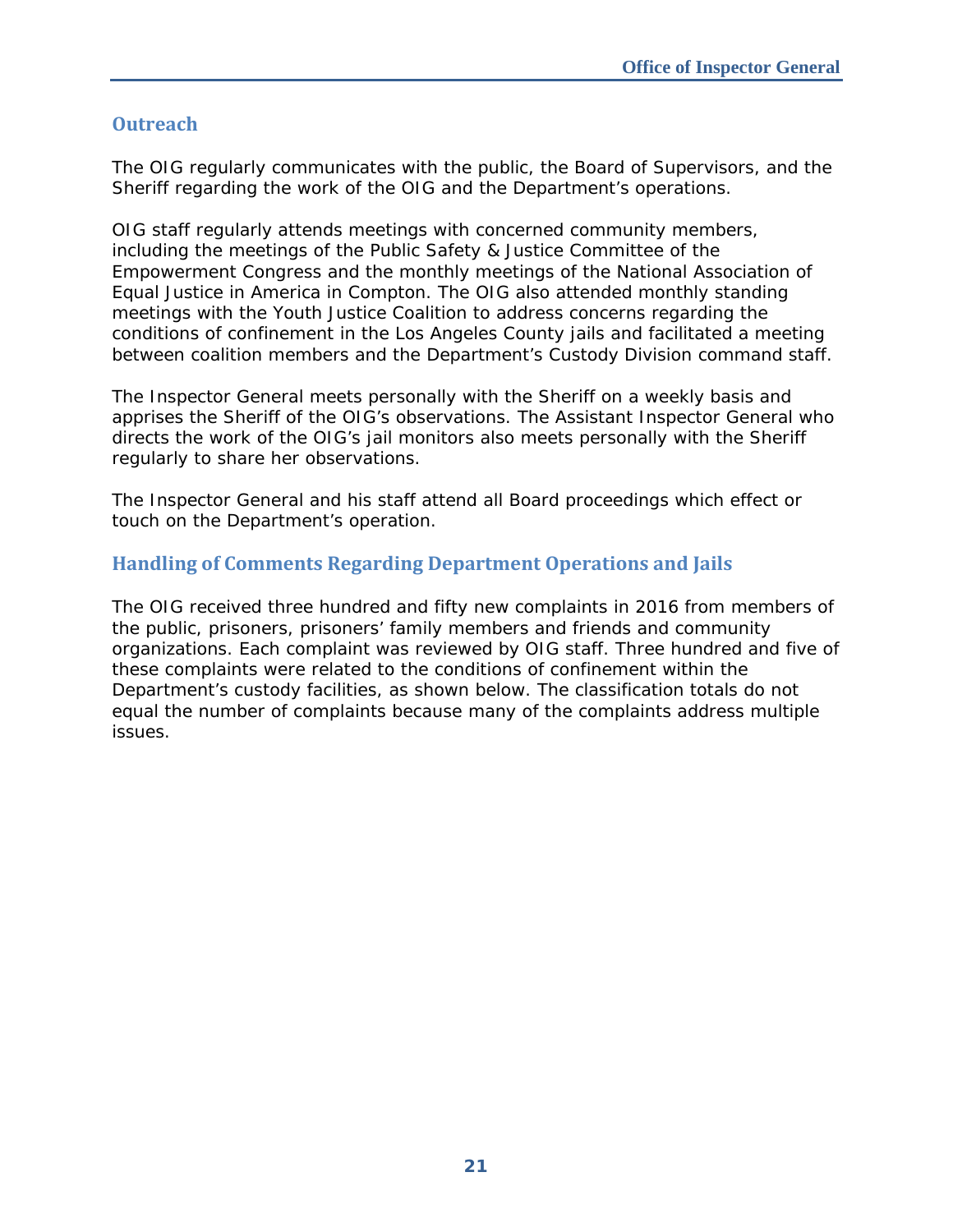| <b>Complaint/Incident Classification</b> | <b>Totals</b> |
|------------------------------------------|---------------|
| Personnel Issue                          |               |
| Use of Force                             | 13            |
| Rude/Abusive Behavior                    | 18            |
| Discrimination                           | 11            |
| Other subjects                           | 12            |
| No discernible subject                   | 5             |
| <b>Medical/Dental Services</b>           | 73            |
| <b>Disability Accommodation</b>          | 44            |
| <b>Mental Health Services</b>            | 16            |
| Housing                                  | 19            |
| Dietary                                  | 15            |
| Hygiene                                  | 3             |
| <b>Physical Plant</b>                    | 5             |
| <b>Other Service Issue</b>               | 36            |
| No Discernible Issue                     | 35            |
| ΤΟΤΑL                                    | 305           |

Thirty-one complaints were related to civilian contacts with Department personnel by persons who were not in custody. The classification totals do not equal the number of complaints because some of the complaints address multiple issues.

| <b>Complaint/Incident Classification</b> | <b>Totals</b>  |
|------------------------------------------|----------------|
| Personnel Issue                          |                |
| Rude/Abusive Behavior                    |                |
| <b>Unlawful Conduct</b>                  | 8              |
| <b>Failed to Take Action</b>             |                |
| Discrimination                           | $\mathfrak{p}$ |
| <b>Excessive Force</b>                   | 2              |
|                                          |                |
| <b>Other Service Issue</b>               | 16             |
|                                          |                |

Twenty-five complaints were not about the Department or Department personnel and were referred to the appropriate agency or the complainant was directed to seek counsel. Thirty-eight of the complaints did not complain about conduct by the Department or Department personnel and did not describe the complaint with sufficient detail to refer to another agency or counsel.